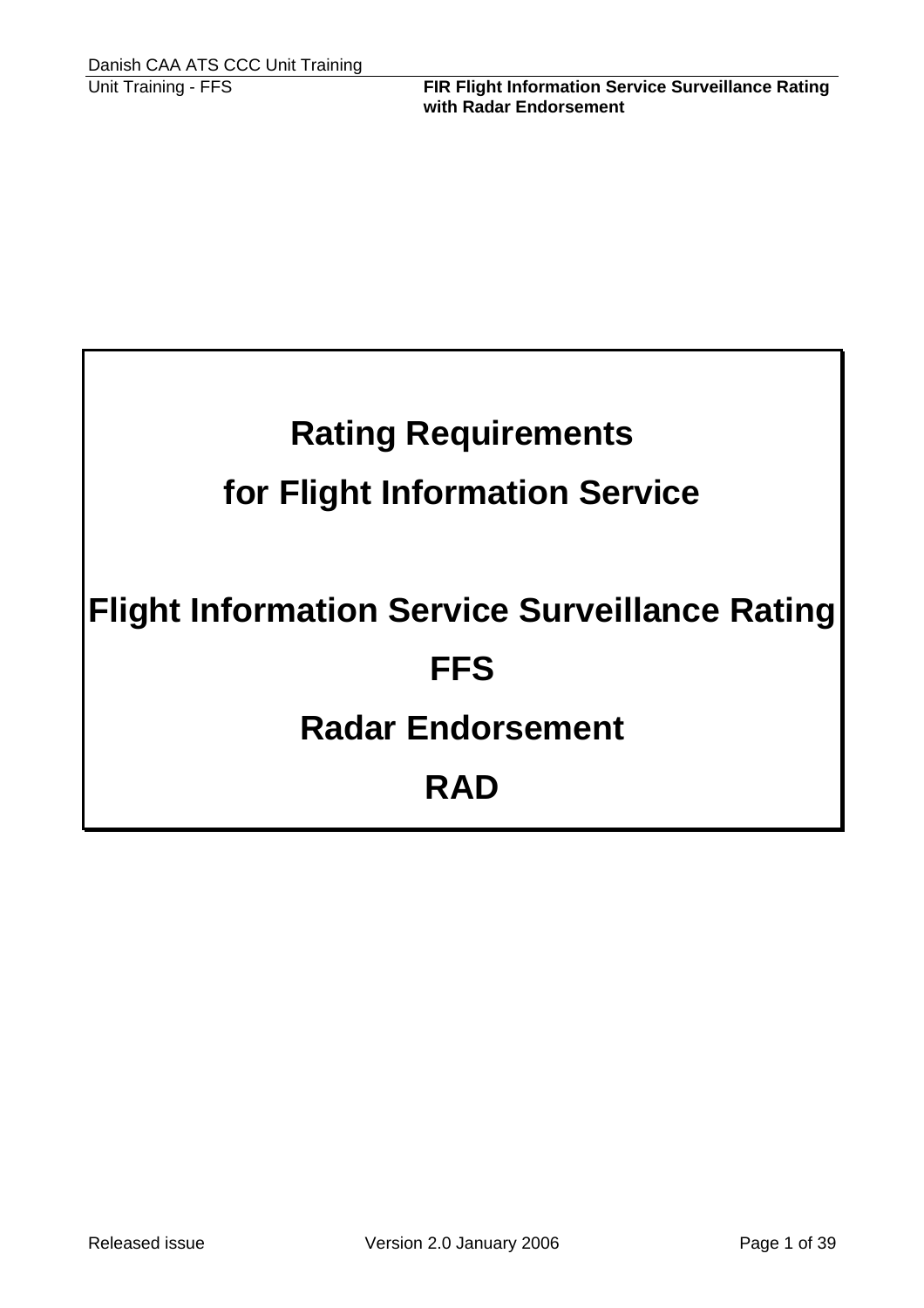### **Document history**

| <b>Edition number</b> | In force   | <b>Change of content</b>                                              |
|-----------------------|------------|-----------------------------------------------------------------------|
| 1.0                   | 01.12.2004 | Released issue                                                        |
| 2.0                   | 06.01.2006 | Adjusted training hours requirements possibility for reduction.       |
|                       |            | Editorial corrections from "control" to "information". Sub-topic 35.2 |
|                       |            | made optional. Document history added.                                |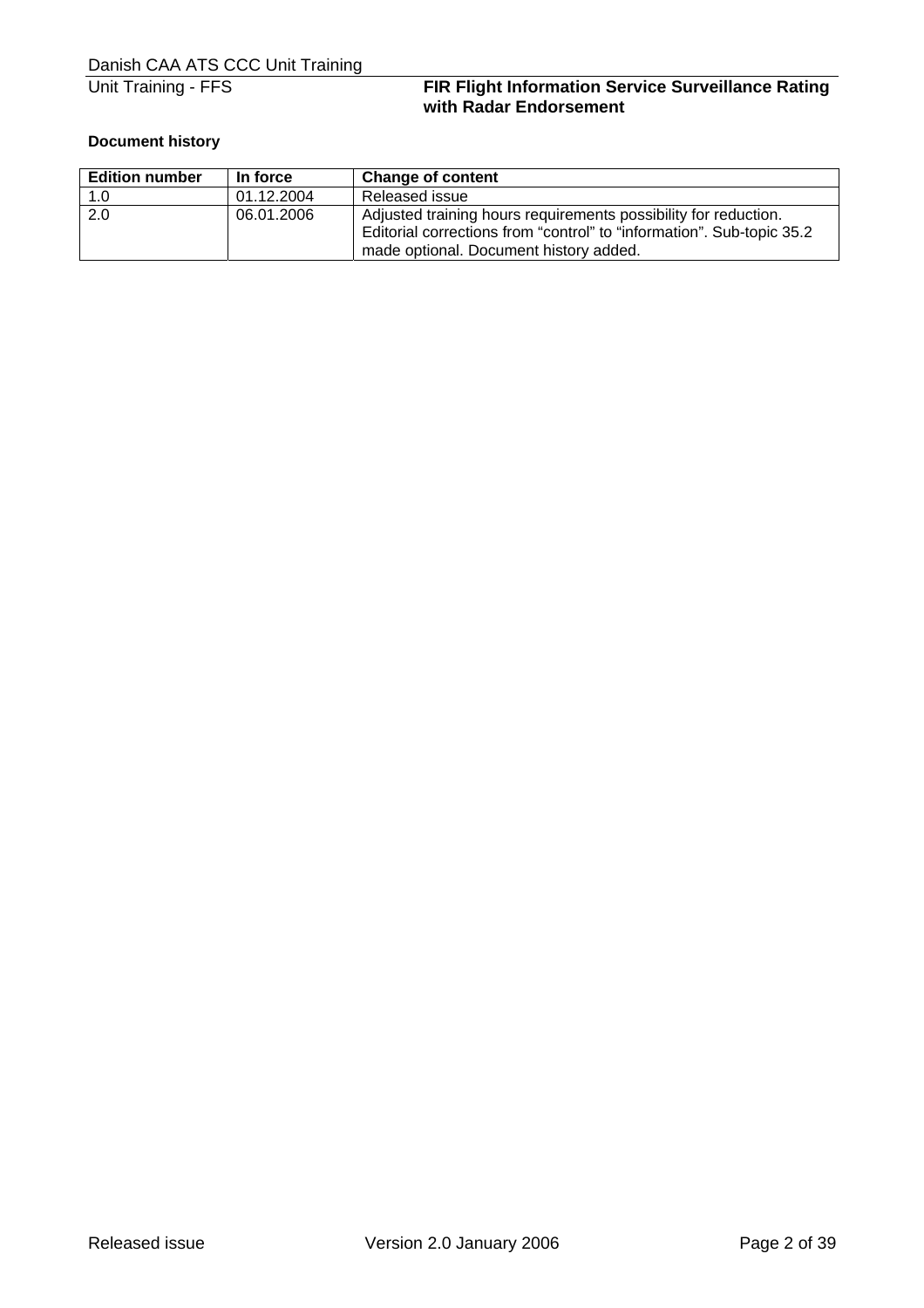Table of contents

| 1.1 |                                                                           |  |
|-----|---------------------------------------------------------------------------|--|
| 1.2 |                                                                           |  |
| 1.3 |                                                                           |  |
| 1.4 |                                                                           |  |
| 1.5 |                                                                           |  |
| 1.6 |                                                                           |  |
| 1.7 |                                                                           |  |
|     | KEY ROLES AND TOPICS FOR FLIGHT INFORMATION SERVICE SURVEILLANCE RATING - |  |
|     | TOPICS AND SUB-TOPICS FOR FLIGHT INFORMATION SERVICE SURVEILLANCE RATING  |  |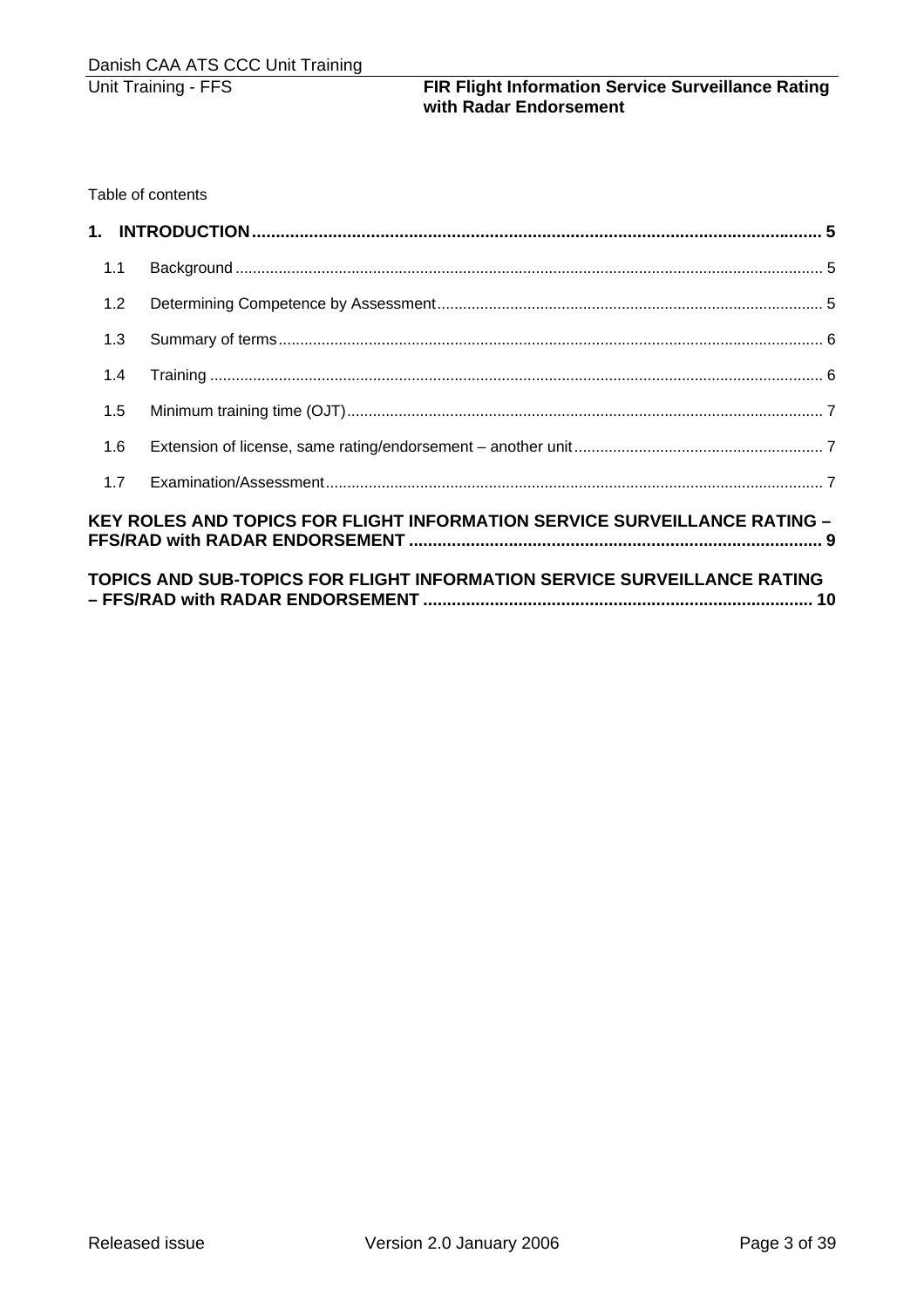**Blank**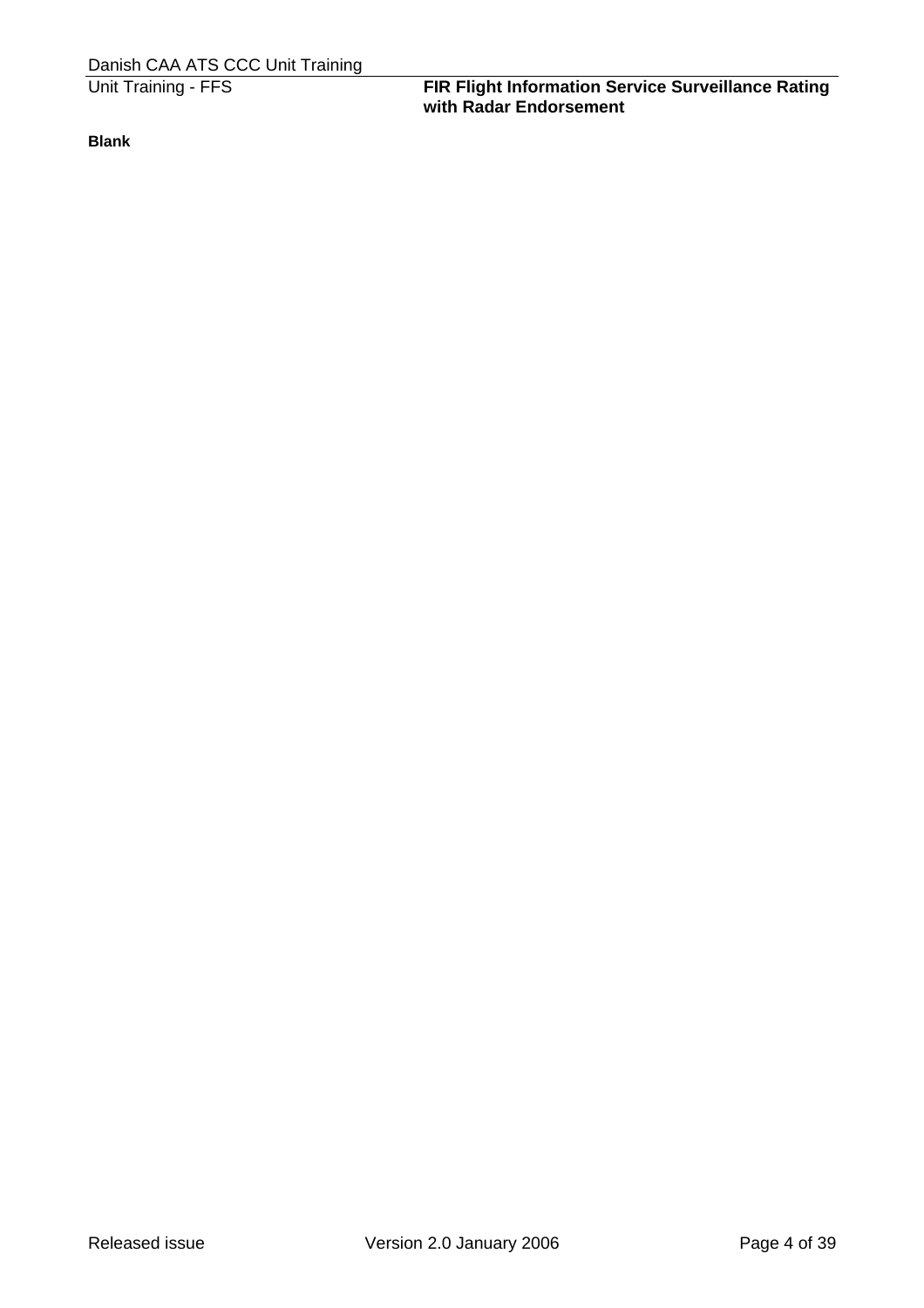#### **1. INTRODUCTION**

#### **1.1 Background**

The requirements in this document represent the minimum level for approving a Unit Training Plan. Every ATS Unit must on this background produce its own Unit Training Plan (UTP) which should satisfy these requirements and have it approved by the Danish CAA.

The **Requirements** are the outcome of a functional analysis of the flight information service operators job, which produced a series of statements called **Performance Objectives** which describe the actions, behaviours or outcomes that the operator should be able to demonstrate.

Each discipline contains a number of **Key Roles.** For instance a key role common to all ratings is to 'Correlate information useful for the safe and efficient conduct of flights' This key role is divided into two **Topics**, one dealing with Meteorological information and the other with Aeronautical information. Each Topic is then divided into **Sub-topics,** in this case to 'collect, to collate and to disseminate the information'.

Topics common to more than one discipline can be identified and credits given to staff whom have already undergone training in those topics in a different discipline. As not all topics are applicable to every discipline, the numbering used will not necessarily be sequential.

Each sub-topic contains a number of **Performance Objectives**.

A statement of Conditions qualifies each Performance Objective. Conditions describe the context in which the Performance Objectives apply, which means in its simplest form 'can the operator act with equal ability by day or night, and in good or poor weather conditions?'

Finally the Requirements contain detail of the **Essential Knowledge** that is, the knowledge and understanding an operator needs to carry out the task. In order to separate aircraft, the operator must not only know the separation standard to be applied; he must also understand how to apply it. Similarly the operator needs to understand some aspects of the formation of thunderstorms in order to be able to predict their effect on operations and to make allowance for those effects when exercising information.

## **1.2 Determining Competence by Assessment**

In order to determine Competence an Assessor (Examiner) seeks evidence of performance (Can the student/trainee operator actually do the job) both by direct observation and by reference to the training records. Assessment differs from an examination system, by taking a longer more detailed view of performance, rather than taking an intense but short sample of the trainees' work. Performance is assessed in all areas under all conditions seeking to prove that the trainee can perform reliably and consistently to the required level of competence.

Performance must be assessed against the Performance Objectives on sufficient occasions to ensure competence has been demonstrated across all the Conditions for which performance evidence is required. Where performance is tested in only some of the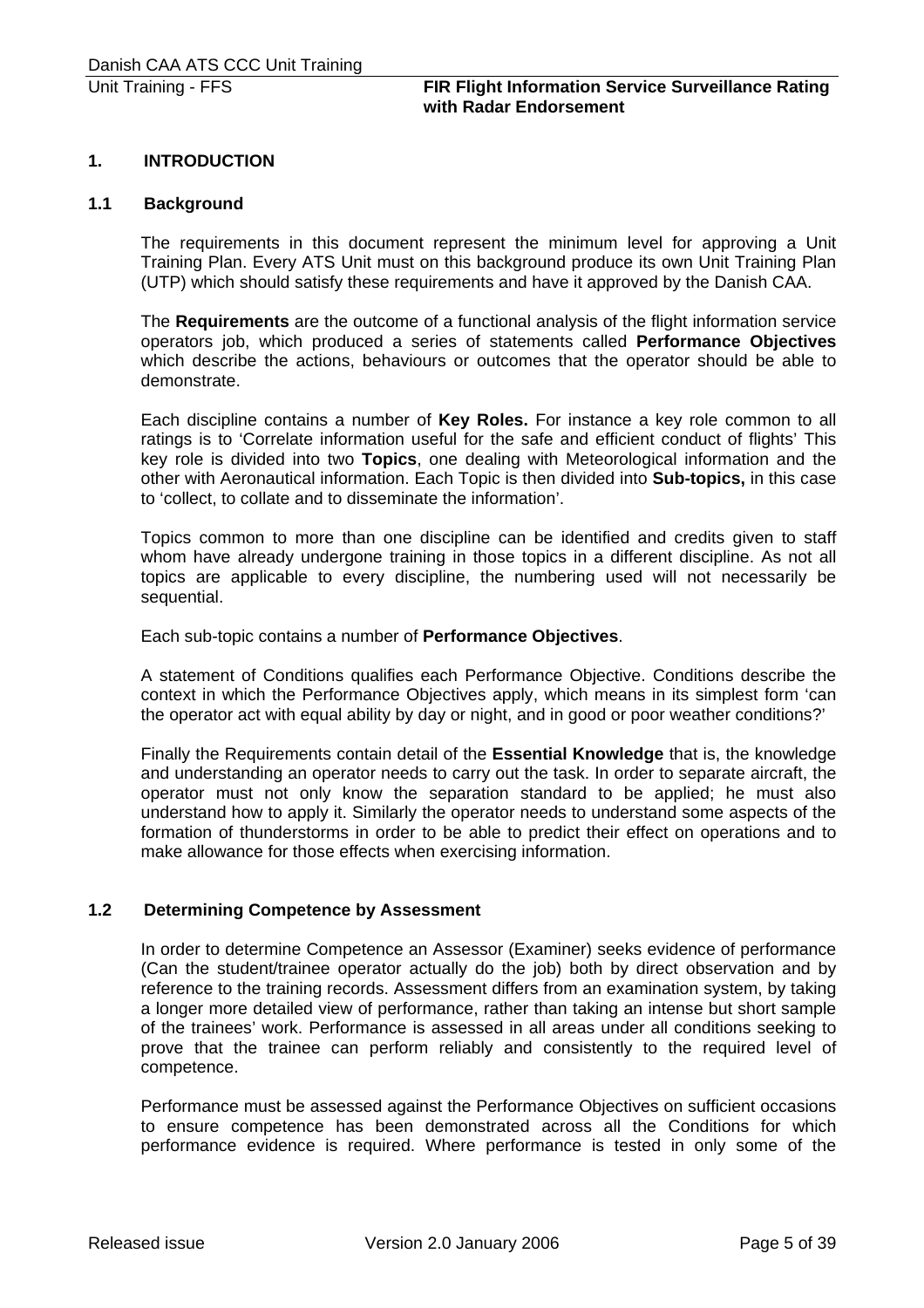contexts in the conditions, the application of knowledge must be tested by questioning for the remainder.

All items listed as Content must be tested to prove an understanding of the knowledge, the underlying principles and the application of the knowledge to performance in the workplace. A Student/Trainee, who demonstrates practically that he can do the job and can explain his reasons for acting in a particular manner, thereby demonstrating understanding, has fulfilled all the requirements without the need for additional written testing. It is essential that the Assessor (Examiner) determine understanding, rather than pure knowledge, when determining competence.

## **1.3 Summary of terms**

Key Role

Describes in broad terms, the principal components of the operator's job.

Topic

Divides the Key Role into definable common areas.

Sub-Topic Defines specific areas of the topic.

Performance Objective

Describes the actions of the operator that demonstrate the correct performance of the Sub-Topic.

**Conditions** Describes the contexts in which the Performance Objective applies.

Essential Knowledge

The fundamental knowledge and understanding necessary to perform to the Requirements and to transfer the skills from one situation to another.

## **1.4 Training**

The Unit Training consist of theoretical aspects as well as practical aspects. The training must be planned in a way that the Student/trainee benefits most profitable from this.

The Unit Training plan must indicate the content of the Transitional OJT and the Pre-OJT. As a minimum the following subjects must be included: Regional and local geography ATS message handling Search and Rescue Local equipment Local ATS Procedures Simulator training if necessary according to BL 6-97.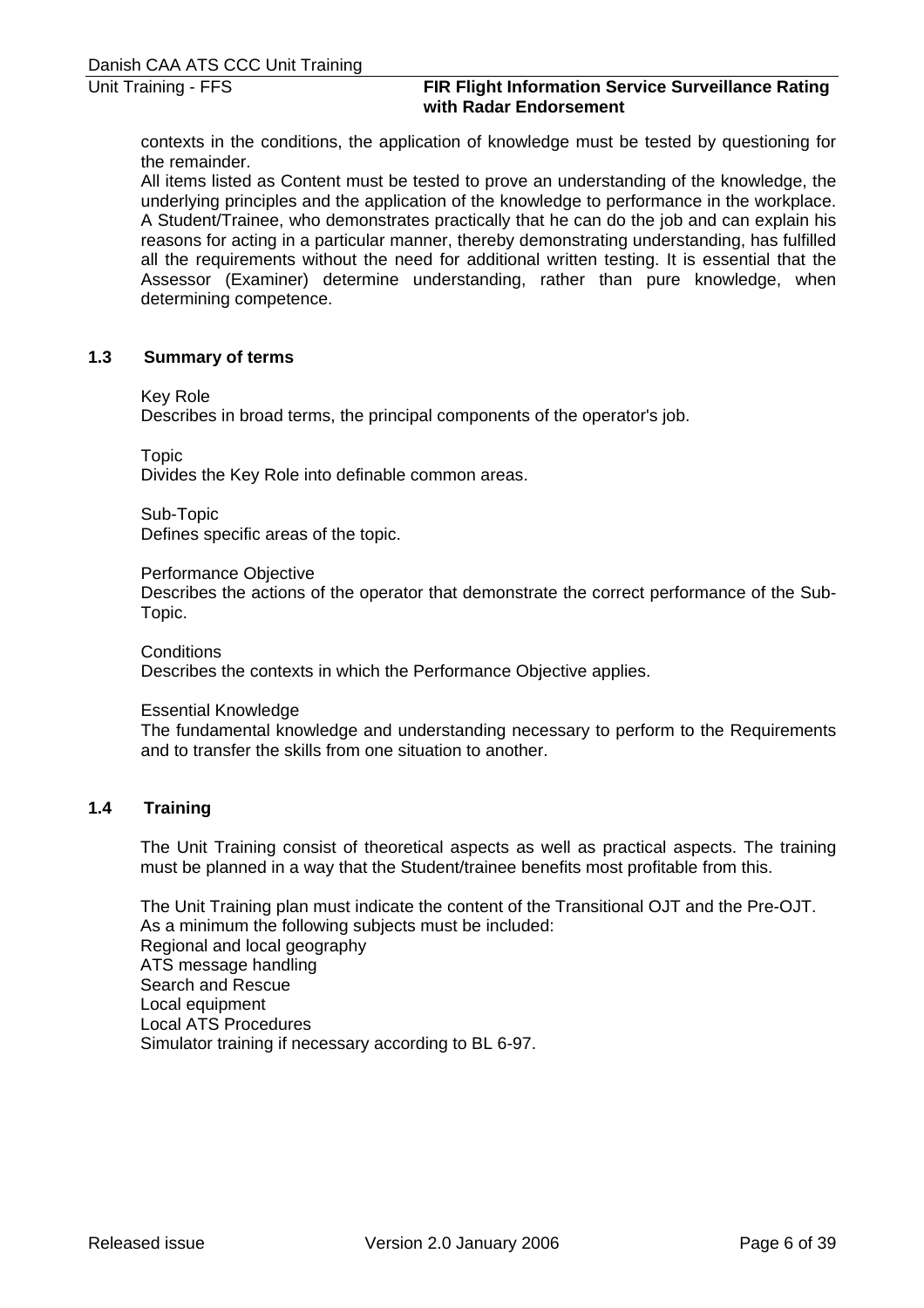#### **1.5 Minimum training time (OJT)**

| For FFS/RAD | 240 hours* |
|-------------|------------|
| For FFS/ADS | 240 hours* |

\* may be reduced for students/trainees having participated in similar relevant unit training, but never less than 160 hours.

Training time (OJT) is meant to be, time "on position" operationally meaningful. Hours with very little or no traffic should not be counted as training time (OJT).

#### **1.6 Extension of license, same rating/endorsement – another unit**

Minimum training time required for extending the privileges of the license for the same rating/endorsement to another unit is

| For FFS/RAD: | 120 hours |
|--------------|-----------|
| For FFS/ADS: | 120 hours |

## **1.7 Examination/Assessment**

For every 1<sup>st</sup> time application for a rating/endorsement an examination must be passed.

The examination will include:

- Review the summative report from the Unit Training Plan (UTP)
- the practical check (min. 2hrs on each endorsement)
- the scenario interview (oral examination)
- the final assessment

To Pass the Examination, the Student/Trainee must:

- satisfactorily have fulfilled the objectives of the UTP
- satisfactorily have passed the practical check
- satisfactorily have passed the scenario interview

All three has to be passed during the same examination.

Assessment for validating or revalidating a Unit Endorsement should be made according to the Performance Objectives in this document for the appropriate Rating/Endorsement at the Unit.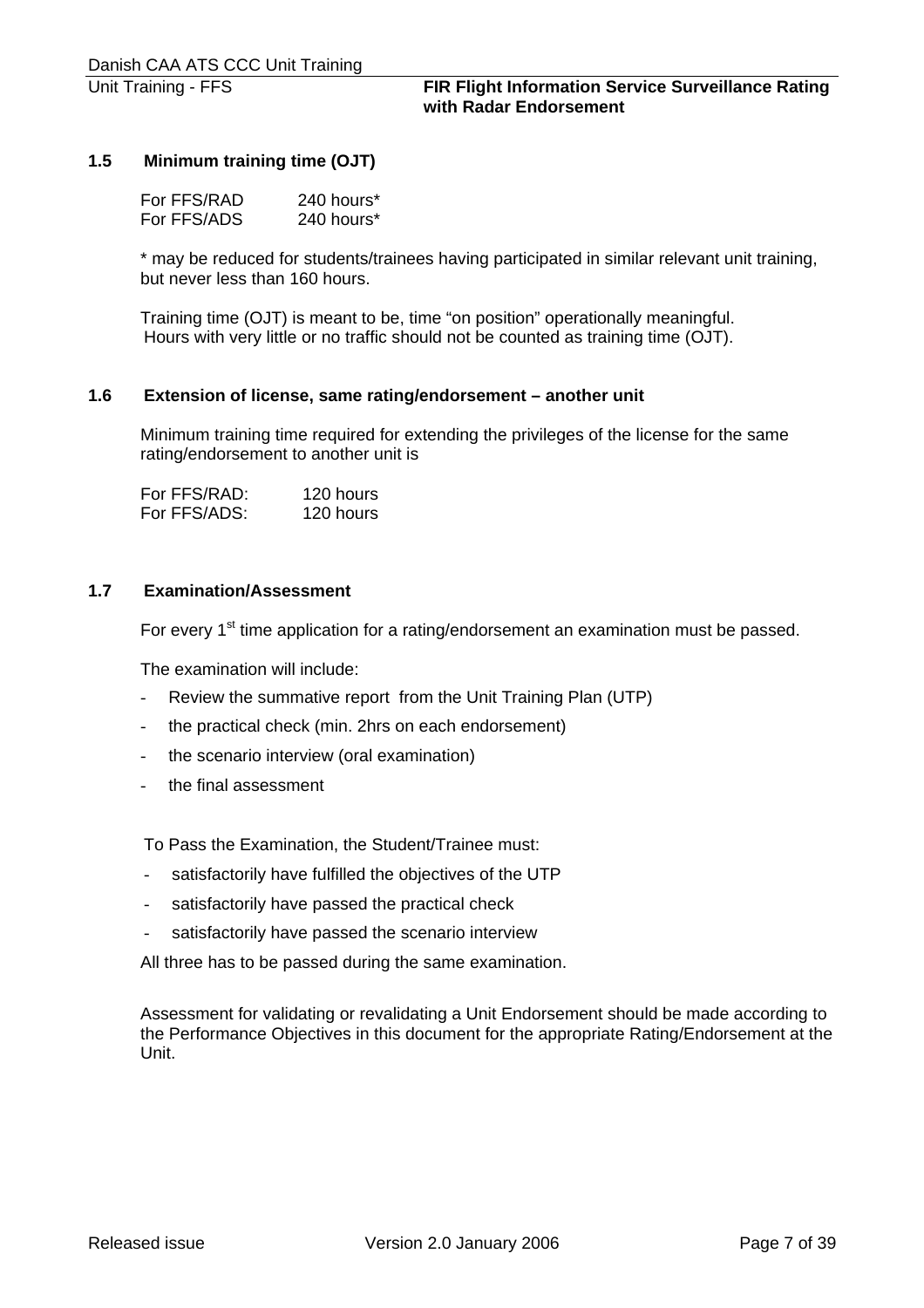**FIR Flight Information Service Surveillance Rating with Radar Endorsement**

**Blank**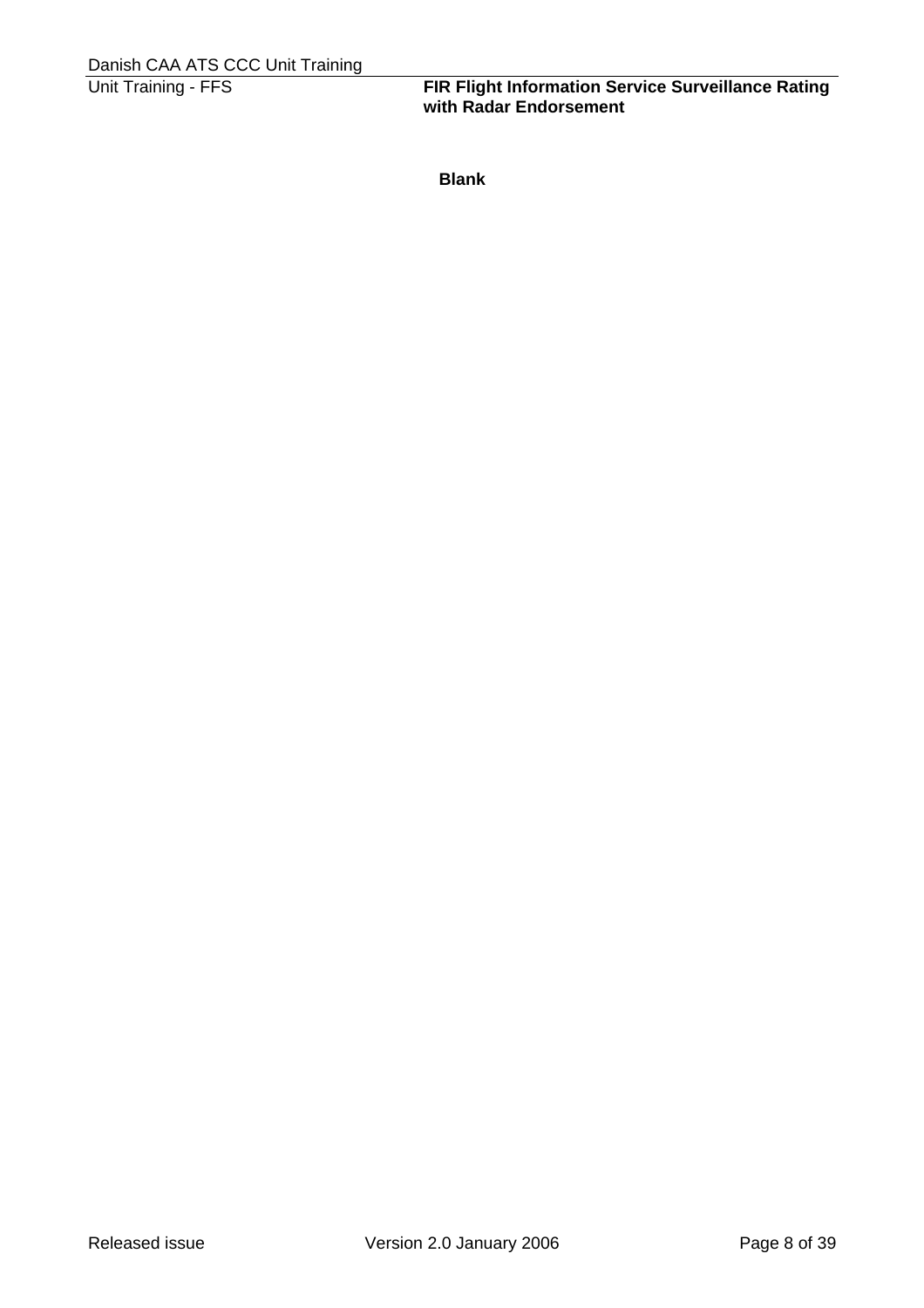#### **KEY ROLES AND TOPICS FOR FLIGHT INFORMATION SERVICE SURVEILLANCE RATING – FFS/RAD with RADAR ENDORSEMENT**

| <b>KEY ROLES</b>                        | <b>TOPICS</b>                              |                                       |
|-----------------------------------------|--------------------------------------------|---------------------------------------|
| <b>KEY ROLE A</b>                       | A <sub>1</sub><br><b>CHECK AND OPERATE</b> |                                       |
| COMMUNICATE WITH AIRCRAFT AND           |                                            | <b>COMMUNICATIONS EQUIPMENT</b>       |
| <b>OTHER AGENCIES</b>                   | A9                                         | <b>COMMUNICATE FROM A FLIGHT</b>      |
|                                         |                                            | <b>INFORMATION RADAR SERVICE UNIT</b> |
| <b>KEY ROLE B</b>                       | <b>B1</b>                                  | <b>CORRELATE FLIGHT DATA INTO</b>     |
| <b>ESTABLISH AND UPDATE A</b>           |                                            | APPROPRIATE PROFORMA FOR              |
| REPRESENTATIVE FLIGHT DATA DISPLAY      |                                            | <b>DISPLAY</b>                        |
|                                         | <b>B7</b>                                  | <b>MAINTAIN A REPRESENTATIVE</b>      |
|                                         |                                            | FLIGHT DATA DISPLAY FOR FLIGHT        |
|                                         |                                            | <b>INFORMATION RADAR SERVICE</b>      |
| <b>KEY ROLE C</b>                       | C <sub>1</sub>                             | OBTAIN, INTERPRET AND                 |
| <b>CORRELATE INFORMATION USEFUL FOR</b> |                                            | <b>DISSEMINATE METEOROLOGICAL</b>     |
| THE SAFE AND EFFICIENT CONDUCT OF       |                                            | <b>INFORMATION</b>                    |
| <b>FLIGHTS</b>                          | C <sub>2</sub>                             | OBTAIN, INTERPRET AND                 |
|                                         |                                            | <b>DISSEMINATE AERONAUTICAL</b>       |
|                                         |                                            | <b>INFORMATION</b>                    |
| <b>KEY ROLE E</b>                       | E1                                         | SELECT AND SET UP SURVEILLANCE        |
| SET UP AND USE SURVEILLANCE RADAR       |                                            | <b>RADAR EQUIPMENT</b>                |
| <b>EQUIPMENT</b>                        | E2                                         | <b>USE PRIMARY RADAR</b>              |
|                                         | E <sub>3</sub>                             | <b>USE SECONDARY RADAR</b>            |
| <b>KEY ROLE G</b>                       | G35                                        | PROVIDE A FLIGHT INFORMATION          |
| <b>MANAGE THE OPERATIONAL POSITION</b>  |                                            | SERVICE WITH THE USE OF               |
| <b>AND ITS TRAFFIC</b>                  |                                            | <b>SURVEILLANCE RADAR</b>             |
|                                         | G36                                        | <b>CO-ORDINATE WITH OTHER</b>         |
|                                         |                                            | <b>AGENCIES</b>                       |
|                                         | G37                                        | <b>MANAGE DIVERSIONS AND HOLDING</b>  |
|                                         |                                            | <b>SITUATIONS</b>                     |
|                                         | G38                                        | WORK AS A TEAM MEMBER ON THE          |
|                                         |                                            | FLIGHT INFORMATION RADAR              |
|                                         |                                            | SERVICE OPERATIONAL POSITION          |
| <b>KEY ROLE H</b>                       | H7                                         | <b>MANAGE DEVELOPED</b>               |
| MANAGE EMERGENCIES AND DOMESTIC         |                                            | <b>EMERGENCIES FROM THE RADAR</b>     |
| <b>CONTINGENCIES</b>                    |                                            | <b>EQUIPPED FLIGHT INFORMATION</b>    |
|                                         |                                            | <b>UNIT</b>                           |
|                                         | H <sub>8</sub>                             | <b>MANAGE DOMESTIC</b>                |
|                                         |                                            | <b>CONTINGENCIES IN AN FLIGHT</b>     |
|                                         |                                            | <b>INFORMATION SERVICE ROOM</b>       |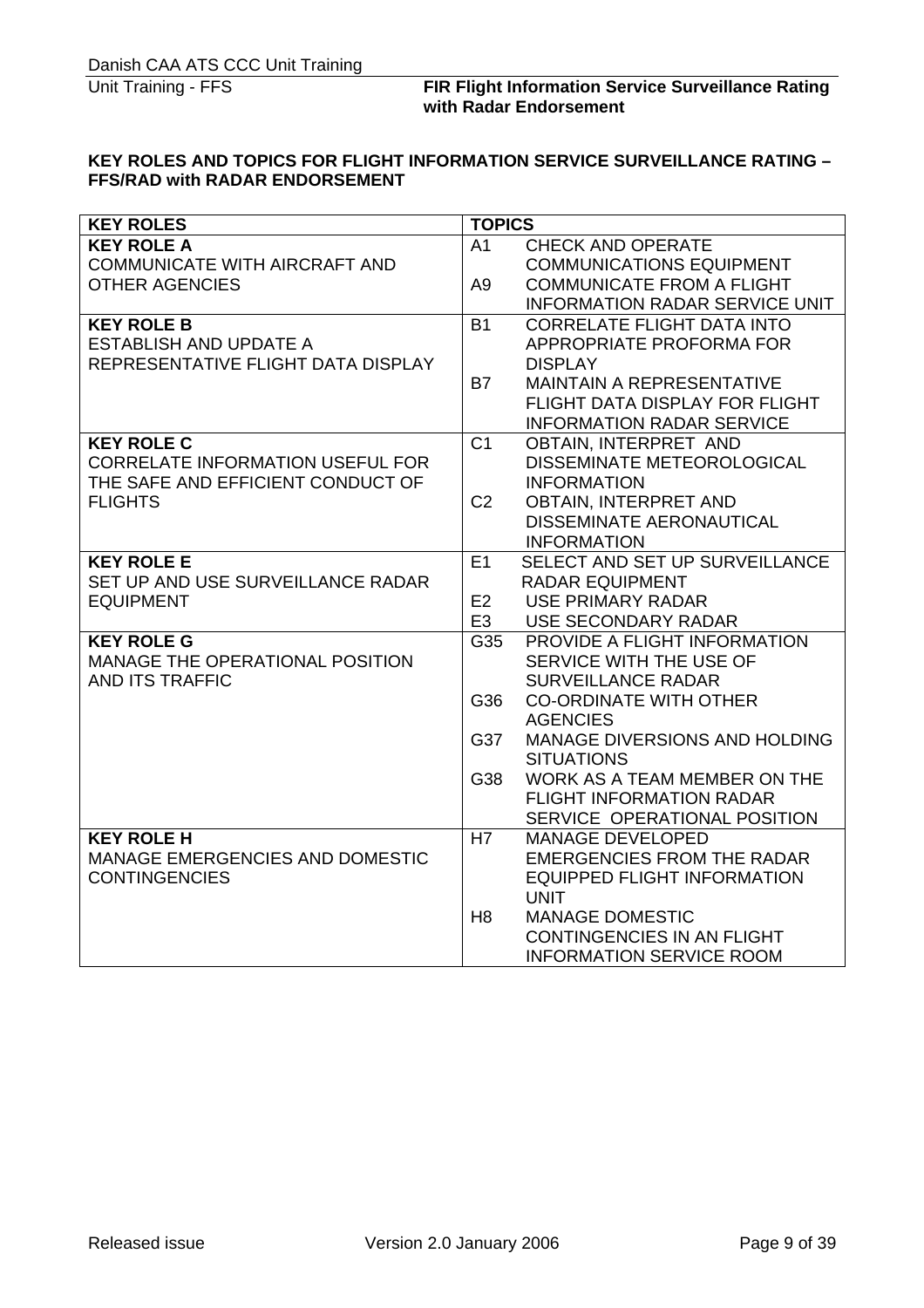#### **TOPICS AND SUB-TOPICS FOR FLIGHT INFORMATION SERVICE SURVEILLANCE RATING – FFS/RAD with RADAR ENDORSEMENT**

| <b>KEY ROLE A</b> |                                        | <b>COMMUNICATE WITH AIRCRAFT AND</b> |                                                                     |
|-------------------|----------------------------------------|--------------------------------------|---------------------------------------------------------------------|
|                   |                                        |                                      | <b>OTHER AGENCIES</b>                                               |
| <b>TOPICS</b>     |                                        |                                      | <b>SUB-TOPICS</b>                                                   |
| A <sub>1</sub>    | Check and operate communications       | A1.1                                 | Establish and monitor the                                           |
|                   | equipment                              |                                      | communications equipment serviceability                             |
|                   |                                        | A1.2                                 | Use the communications equipment                                    |
| A <sub>9</sub>    | Communicate from a flight information  | A9.1                                 | Use standard phraseology applicable to                              |
|                   | radar service unit                     |                                      | flight information radar service                                    |
|                   | <b>KEY ROLE B</b>                      |                                      | <b>ESTABLISH AND UPDATE A</b><br>REPRESENTATIVE FLIGHT DATA DISPLAY |
| <b>TOPICS</b>     |                                        |                                      | <b>SUB-TOPICS</b>                                                   |
| <b>B1</b>         | Correlate flight data into appropriate | B1.1                                 | Obtain flight data information                                      |
|                   | proforma for display                   | B1.2                                 | Insert flight data into the appropriate<br>proforma                 |
| B7                | Maintain a representative flight data  | B7.1                                 | Correlate flight data into a display for                            |
|                   | display for flight information radar   |                                      | flight information radar service                                    |
|                   | service                                | B7.2                                 | Update the flight information radar                                 |
|                   |                                        |                                      | service, flight data display                                        |
|                   | <b>KEY ROLE C</b>                      |                                      | <b>CORRELATE INFORMATION USEFUL FOR</b>                             |
|                   |                                        | <b>FLIGHTS</b>                       | THE SAFE AND EFFICIENT CONDUCT OF                                   |
| <b>TOPICS</b>     |                                        |                                      | <b>SUB-TOPICS</b>                                                   |
| C <sub>1</sub>    | Obtain, interpret and disseminate      |                                      | C1.1 Obtain meteorological information                              |
|                   | meteorological information             |                                      | C1.2 Interpret meteorological information                           |
|                   |                                        |                                      | C1.3 Disseminate meteorological information                         |
|                   |                                        |                                      |                                                                     |
| C <sub>2</sub>    | Obtain, interpret and disseminate      | C <sub>2.1</sub>                     | Obtain aeronautical information                                     |
|                   | aeronautical information               |                                      | C2.2 Interpret aeronautical information                             |
|                   |                                        |                                      | C2.3 Disseminate aeronautical information                           |
|                   | <b>KEY ROLE E</b>                      |                                      | SET UP AND USE SURVEILLANCE RADAR                                   |
| <b>TOPICS</b>     |                                        |                                      | <b>EQUIPMENT</b><br><b>SUB-TOPICS</b>                               |
| E1                | Select and set up surveillance radar   | E <sub>1.1</sub>                     | Select and set up primary surveillance                              |
|                   | equipment                              |                                      | radar                                                               |
|                   |                                        | E1.2                                 | Select and set up secondary surveillance                            |
|                   |                                        |                                      | radar                                                               |
| E <sub>2</sub>    | Use primary radar                      | E2.1                                 | Identify aircraft using primary radar                               |
|                   |                                        | E2.2                                 | Use primary radar information                                       |
| E <sub>3</sub>    | Use secondary radar                    | E3.1                                 | Identify aircraft using secondary radar                             |
|                   |                                        | E3.2                                 | Validate and Verify secondary radar                                 |
|                   |                                        |                                      | information                                                         |
|                   |                                        | E3.3                                 | Use secondary radar information                                     |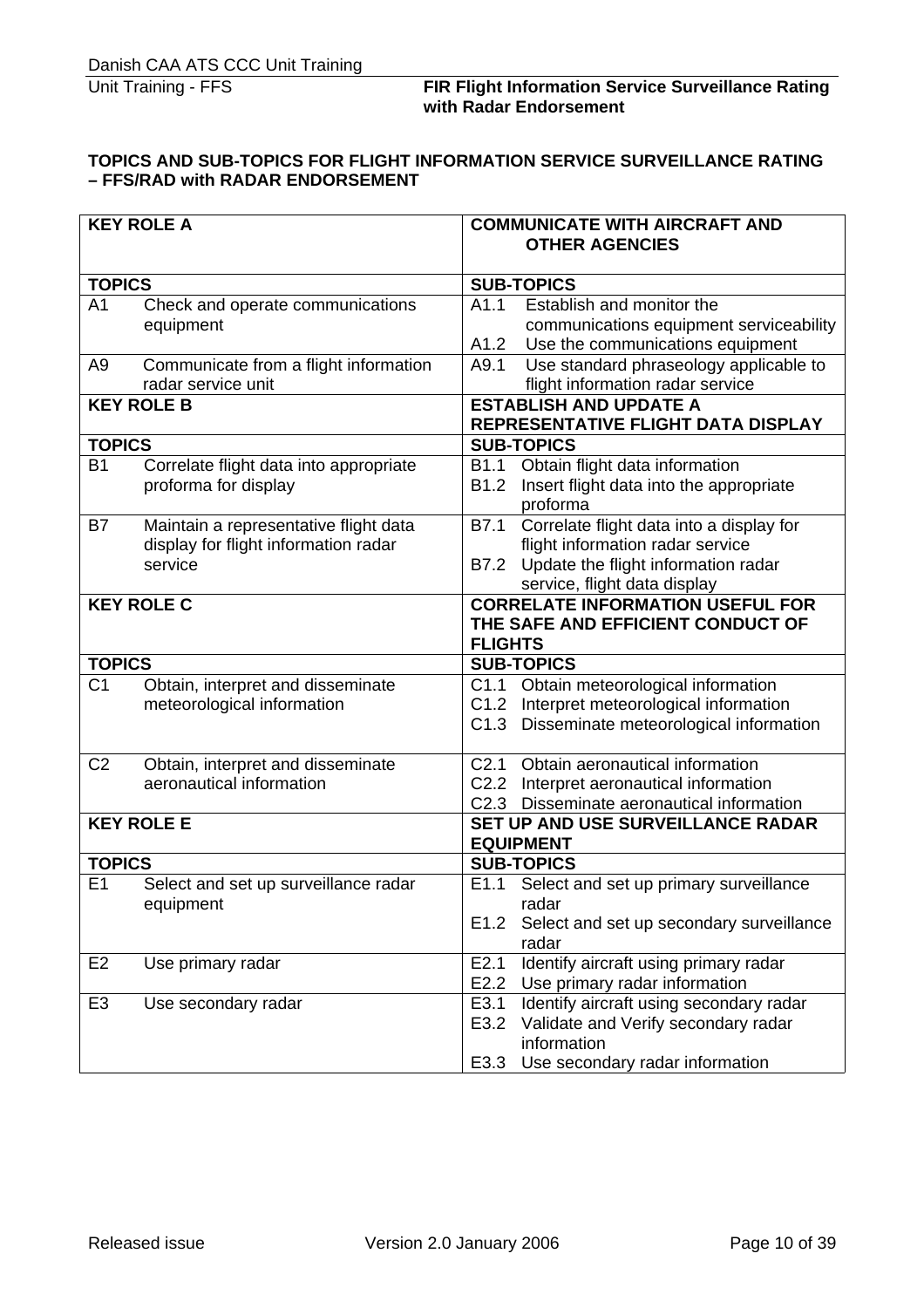|                | <b>KEY ROLE G</b>                         | <b>MANAGE THE RADAR OPERATIONAL</b>               |  |
|----------------|-------------------------------------------|---------------------------------------------------|--|
|                |                                           | <b>POSITION AND ITS TRAFFIC</b>                   |  |
| <b>TOPICS</b>  |                                           | <b>SUB-TOPICS</b>                                 |  |
| G35            | Provide a flight information service with | G35.1 Provide radar information on flights in     |  |
|                | the use of surveillance radar.            | <b>ATS</b> routes                                 |  |
|                |                                           | G35.2 Provide radar information on advisory       |  |
|                |                                           | routes and in advisory areas (if                  |  |
|                |                                           | applicable).                                      |  |
|                |                                           | G35.3 Provide flight information service with the |  |
|                |                                           | use of surveillance radar                         |  |
| G36            | Co-ordinate with other agencies           | G36.1 Co-ordinate with adjacent operational       |  |
|                |                                           | positions                                         |  |
|                |                                           | G36.2 Co-ordinate with adjacent aerodromes        |  |
| G37            | Manage diversions and holding             | G37.1 Handle diversions                           |  |
|                | situations                                | G37.2 Manage holding situations                   |  |
| G38            | Work as a team member on the flight       | G38.1 Accept responsibility for the operational   |  |
|                | information radar service operational     | position                                          |  |
|                | position                                  | G38.2 Monitor performance whilst responsible      |  |
|                |                                           | for the operational position                      |  |
|                |                                           | G38.3 Transfer responsibility for the operational |  |
|                |                                           | position                                          |  |
|                | <b>KEY ROLE H</b>                         | <b>MANAGE EMERGENCIES AND DOMESTIC</b>            |  |
|                |                                           | <b>CONTINGENCIES</b>                              |  |
| <b>TOPICS</b>  |                                           | <b>SUB-TOPICS</b>                                 |  |
| H7             | Manage developed emergencies from         | H7.1<br>Manage radio failures                     |  |
|                | the radar equipped flight information     | Manage situations arising from unlawful<br>H7.2   |  |
|                | service unit                              | interference                                      |  |
|                |                                           | H7.3 Manage Aircraft Emergencies                  |  |
|                |                                           | H7.4 Provide Alerting Service                     |  |
|                |                                           | H7.5 Recover from a radar failure                 |  |
| H <sub>8</sub> | Manage domestic contingencies in a        | Safely evacuate the flight information<br>H8.1    |  |
|                | flight information service room.          | service room                                      |  |
|                |                                           |                                                   |  |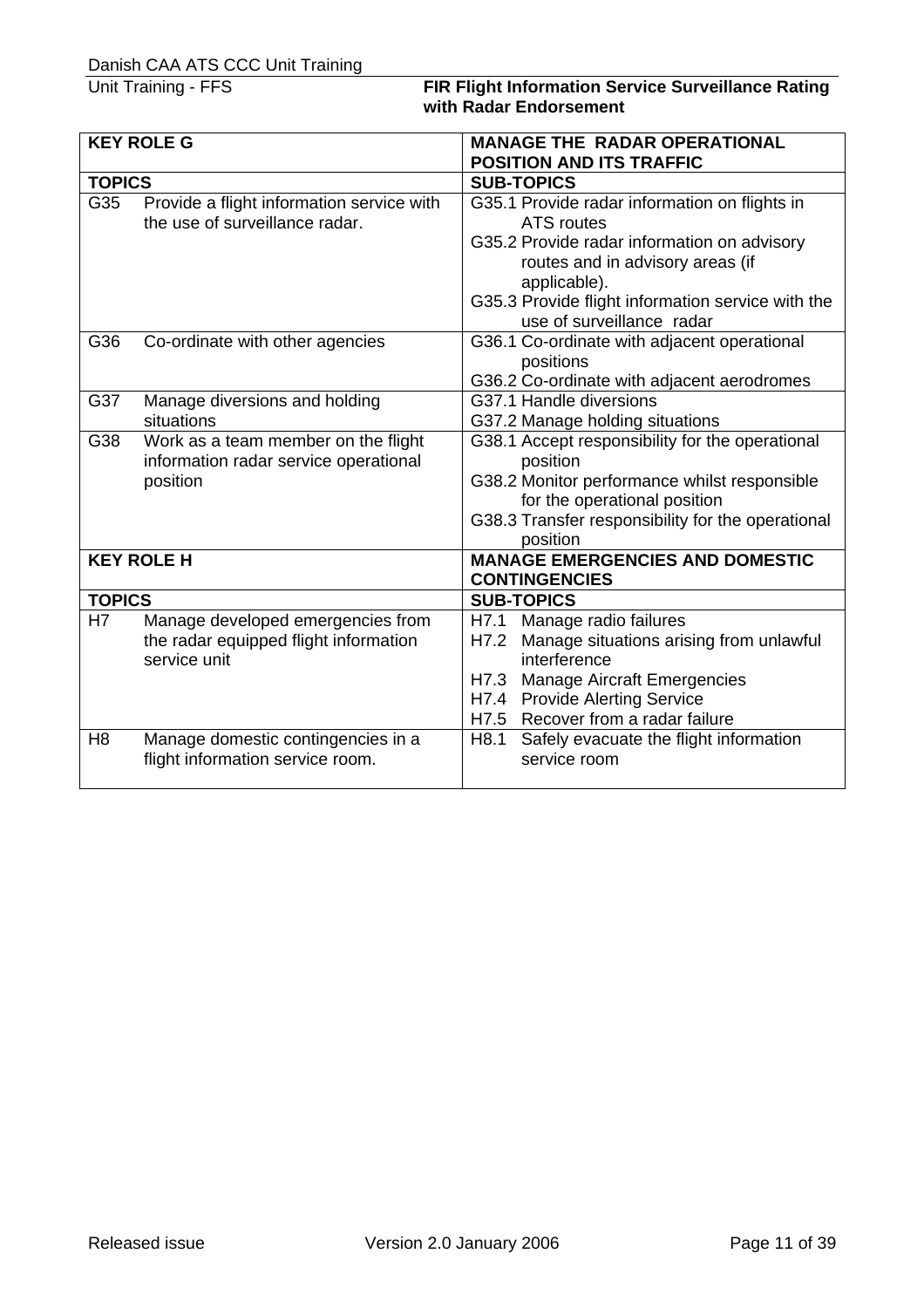**Blank**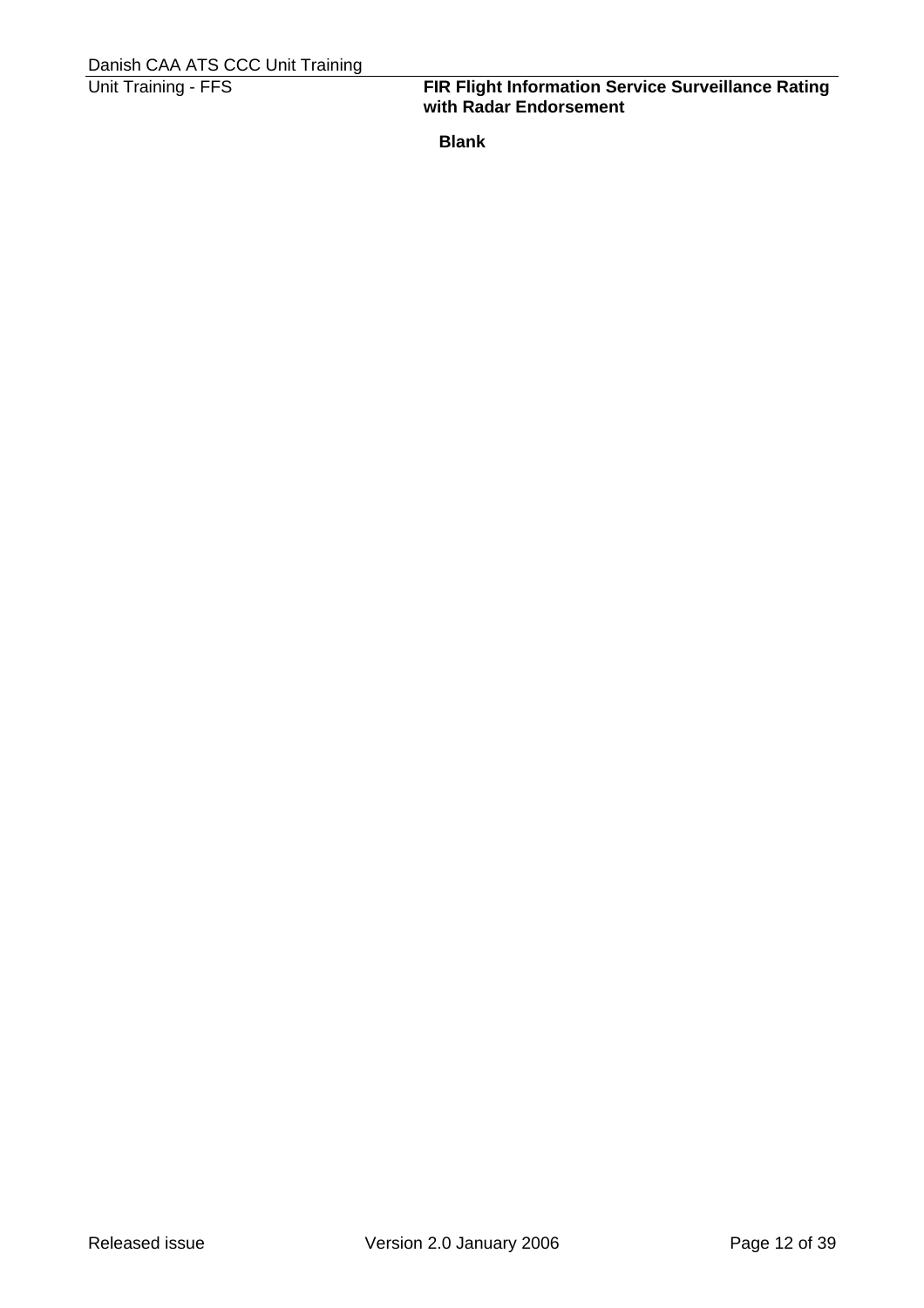#### **Topic A1 CHECK AND OPERATE COMMUNICATIONS EQUIPMENT**

#### **Sub-Topic A1.1 ESTABLISH AND MONITOR THE COMMUNICATIONS EQUIPMENT SERVICEABILITY**

|                    | <b>Performance Objectives</b>                                                                                                                | <b>Conditions</b>                    | <b>Essential Knowledge</b>                                                                                                                                                                   |
|--------------------|----------------------------------------------------------------------------------------------------------------------------------------------|--------------------------------------|----------------------------------------------------------------------------------------------------------------------------------------------------------------------------------------------|
| A1.1.1             | Visual and/or aural<br>indications are<br>checked whilst making<br>and receiving<br>transmissions for<br>indications of normal<br>operation. | <b>Procedures:</b><br>Unit specific. | <b>Local procedures</b><br>Equipment visual and aural<br>indications.<br>Watch log entries.<br>Local standing procedures for<br>reporting equipment faults.<br><b>Underpinning knowledge</b> |
| A <sub>1.1.2</sub> | Documentation<br>confirming equipment<br>status is checked.                                                                                  |                                      | Deriving information from<br>NOTAMS.                                                                                                                                                         |
| A1.1.3             | Malfunctions and<br>defects are recorded<br>and reported to the<br>appropriate authority<br>according to standing<br>procedures.             |                                      |                                                                                                                                                                                              |

#### **Topic A1 CHECK AND OPERATE COMMUNICATIONS EQUIPMENT**

#### **Sub-Topic A1.2 USE THE COMMUNICATIONS EQUIPMENT**

|        | <b>Performance Objectives</b>                                                                   | <b>Conditions</b>                                           | <b>Essential Knowledge</b>                                            |
|--------|-------------------------------------------------------------------------------------------------|-------------------------------------------------------------|-----------------------------------------------------------------------|
| A1.2.1 | The readability of<br>transmissions is<br>assessed.                                             | <b>Communication methods:</b><br>Radiotelephony, Telephone. | Communications technique.<br>Speech technique.<br>Test transmissions. |
|        | A1.2.2 Standard speech<br>technique is adhered<br>to.                                           |                                                             |                                                                       |
| A1.2.3 | The appropriate<br>frequency is selected<br>and used.                                           |                                                             |                                                                       |
|        | A1.2.4 Transmit and intercom<br>switches are used in<br>accordance with<br>standard procedures. |                                                             |                                                                       |
| A1.2.5 | The appropriate<br>telephone is used.                                                           |                                                             |                                                                       |
| A1.2.6 | Ancillary telephone<br>equipment is used in<br>accordance with<br>standard procedures.          |                                                             |                                                                       |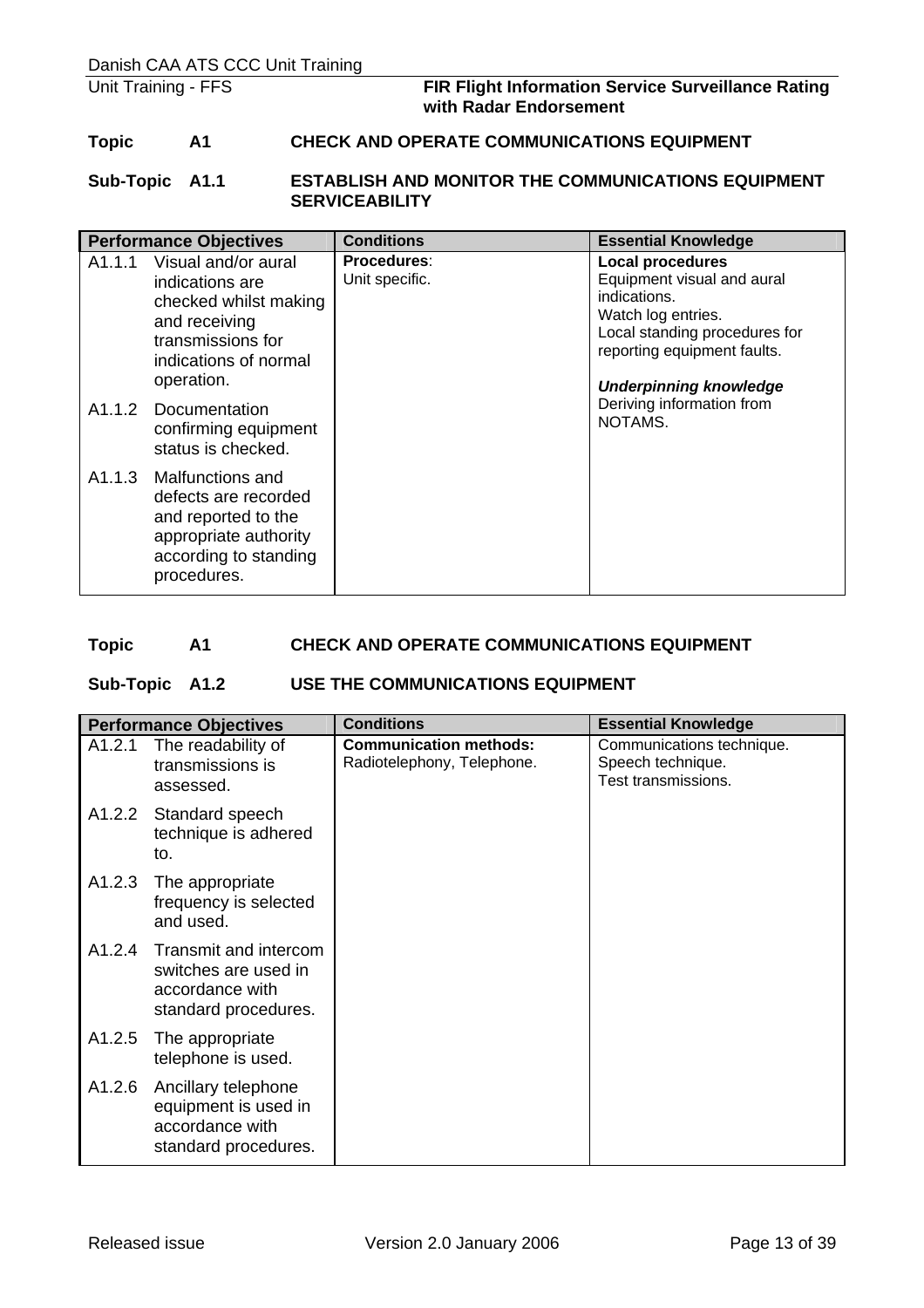## **Topic A9 COMMUNICATE FROM A FLIGHT INFORMATION RADAR SERVICE UNIT**

#### **Sub-Topic A9.1 USE STANDARD PHRASEOLOGY APPLICABLE TO FLIGHT INFORMATION RADAR SERVICE**

|        | <b>Performance Objectives</b>                                                           | <b>Conditions</b>                                                                                            | <b>Essential Knowledge</b>                                                                                                                               |
|--------|-----------------------------------------------------------------------------------------|--------------------------------------------------------------------------------------------------------------|----------------------------------------------------------------------------------------------------------------------------------------------------------|
| A9.1.1 | Standard phraseology<br>is employed wherever<br>possible in<br>communications.          | <b>Communication by:</b><br>Radiotelephone, Telephone.<br><b>Message Types:</b><br>Clearances, instructions, | Standard flight information radar<br>service phraseology.<br>Standard speech abbreviations.<br>Radiotelephony callsigns.<br>Communication with aircraft. |
| A9.1.2 | Composition of<br>messages is concise<br>and unambiguous.                               | information.                                                                                                 | Transfer of communications.<br>Transmission of company<br>messages.                                                                                      |
| A9.1.3 | Station identity is used<br>correctly.                                                  |                                                                                                              |                                                                                                                                                          |
|        | A9.1.4 Relay ATC clearances<br>and instructions in a<br>correct and identifiable<br>way |                                                                                                              |                                                                                                                                                          |
|        | A9.1.4 Acknowledgements<br>and readbacks are<br>obtained and verified<br>when required. |                                                                                                              |                                                                                                                                                          |
| A9.1.5 | Abbreviated<br>phraseology is used<br>when appropriate.                                 |                                                                                                              |                                                                                                                                                          |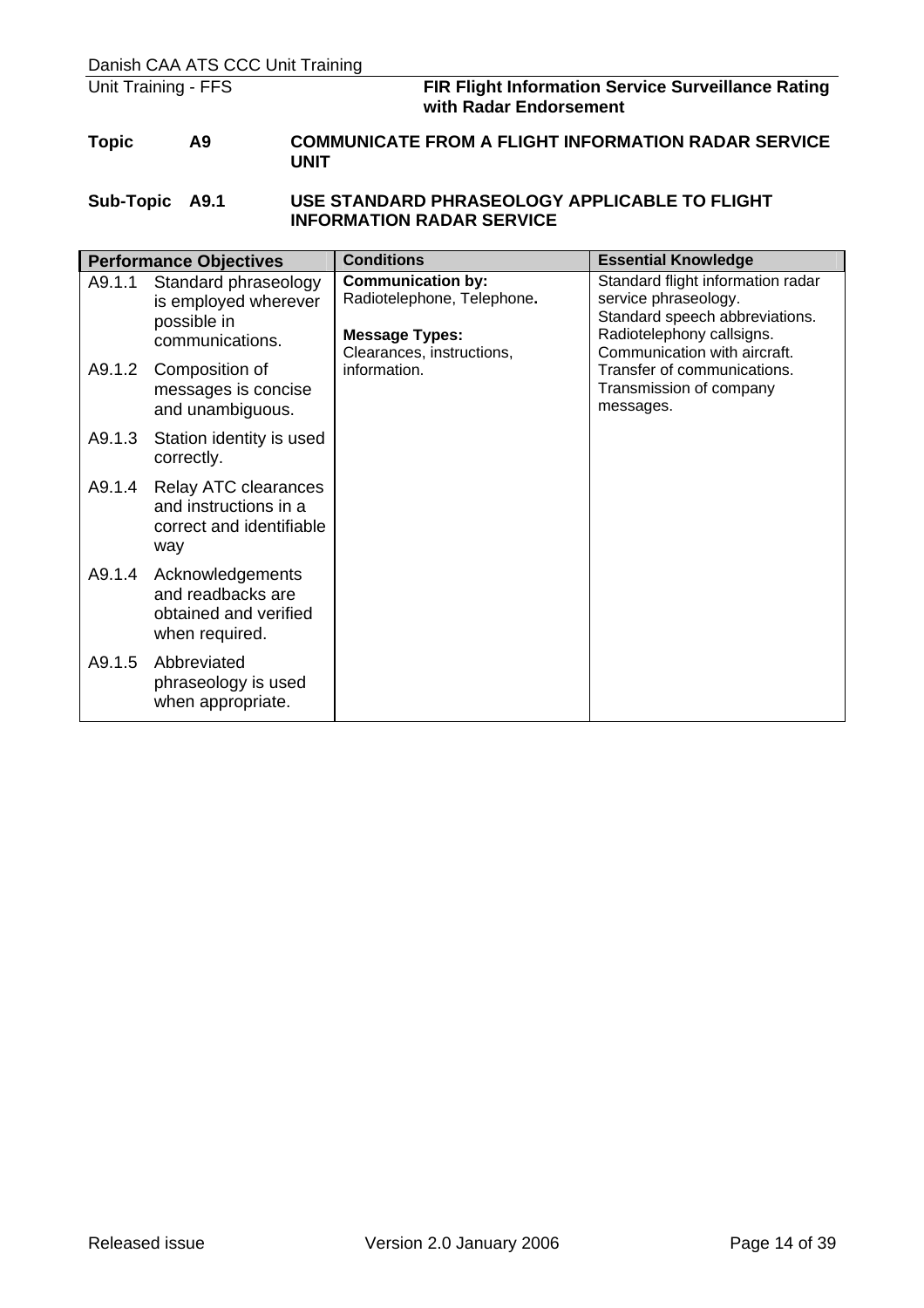## **Topic B1 CORRELATE FLIGHT DATA INTO APPROPRIATE PROFORMA FOR DISPLAY**

## **Sub-Topic B1.1 OBTAIN FLIGHT DATA INFORMATION**

| <b>Performance Objectives</b> |                                                                            | <b>Conditions</b>                                                                  | <b>Essential Knowledge</b>                                                                       |
|-------------------------------|----------------------------------------------------------------------------|------------------------------------------------------------------------------------|--------------------------------------------------------------------------------------------------|
| B1.1.1                        | Flight data information<br>is extracted from all<br>appropriate sources.   | <b>Methods of Display:</b><br>Flight progress strips.<br>Electronic data displays. | Doc. 4444 Appendix 2<br>Content of full and abbreviated<br>flight plans<br>ATS service messages. |
|                               | B1.1.2 Relevant flight data is<br>included at the earliest<br>opportunity. |                                                                                    | Doc. 7910<br><b>ICAO</b> location indicators<br>Doc.8585                                         |
|                               | B1.1.3 Flight data is checked<br>to ensure<br>completeness.                |                                                                                    | ICAO abbreviations<br>Filing of flight plans<br>Non standard routes                              |
| B1.1.4                        | Any significant<br>deficiency in flight<br>data is rectified.              |                                                                                    | Repetitive flight plan<br>Exemptions and non standard<br>flights                                 |
|                               |                                                                            |                                                                                    | <b>Local procedures</b><br>Flight plan processing                                                |

## **Topic B1 CORRELATE FLIGHT DATA INTO APPROPRIATE PROFORMA FOR DISPLAY**

#### **Sub-Topic B1.2 INSERT FLIGHT DATA INTO THE APPROPRIATE PROFORMA**

| <b>Performance Objectives</b> |                                                                            | <b>Conditions</b>                                                                  | <b>Essential Knowledge</b>                                                 |
|-------------------------------|----------------------------------------------------------------------------|------------------------------------------------------------------------------------|----------------------------------------------------------------------------|
|                               | B1.2.1 Strip marking is legible<br>and conforms to<br>standard procedures. | <b>Methods of Display:</b><br>Flight progress strips.<br>Electronic data displays. | Doc. 7910<br>ICAO location indicators.<br>Doc. 8585<br>ICAO abbreviations. |
|                               | B1.2.2 Correct message<br>entry formats are<br>used.                       |                                                                                    | <b>Local procedures</b><br>Conventional strip marking                      |
|                               | B1.2.3 Relevant flight data is<br>included at the earliest<br>opportunity. |                                                                                    |                                                                            |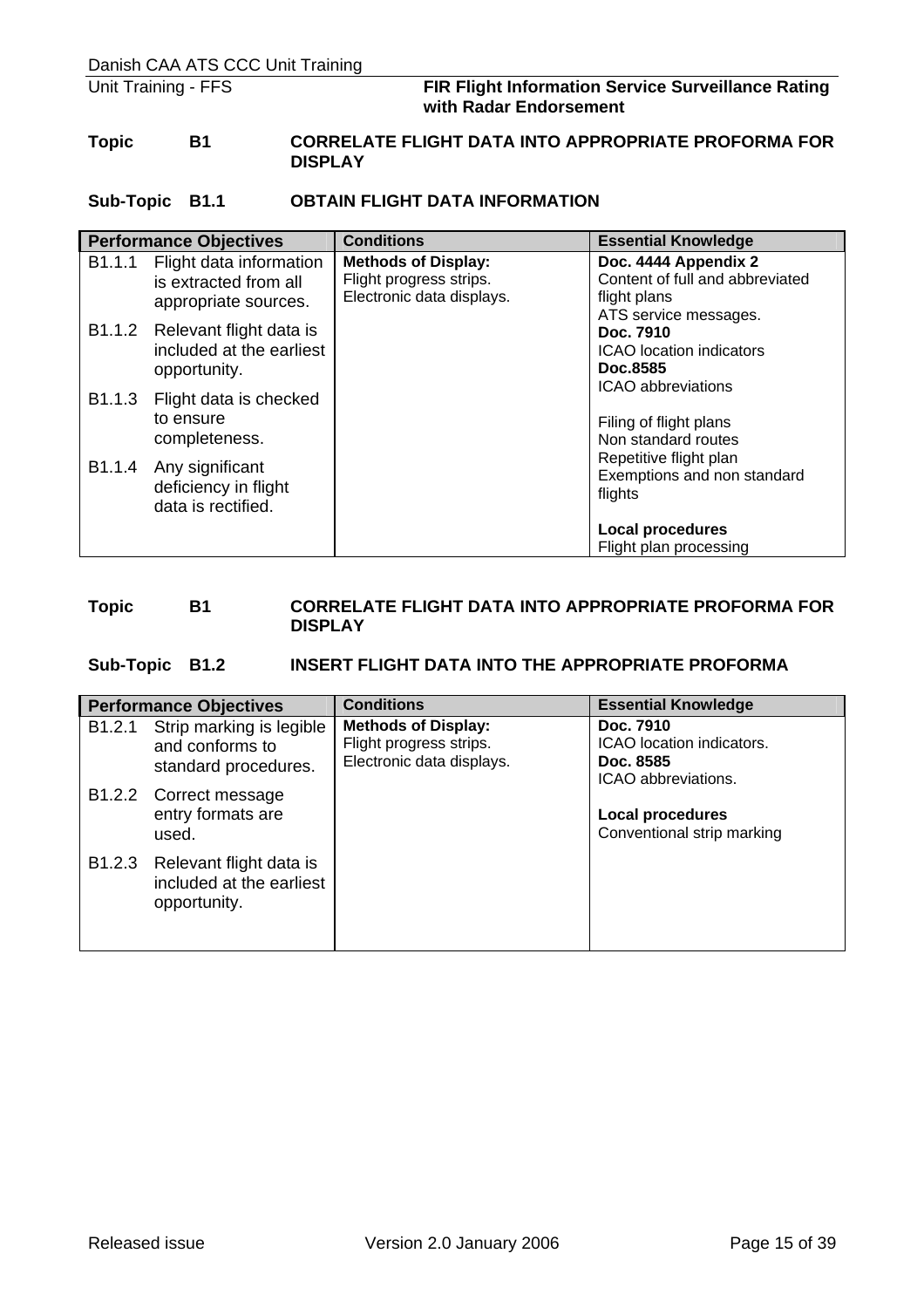## **Topic B7 MAINTAIN A REPRESENTATIVE FLIGHT DATA DISPLAY FOR FLIGHT INFORMATION RADAR SERVICE**

## **Sub-Topic B7.1 CORRELATE FLIGHT DATA INTO A DISPLAY FOR FLIGHT INFORMATION RADAR SERVICE**

|        | <b>Performance Objectives</b>                                                                                                                  | <b>Conditions</b>                                                                                             | <b>Essential Knowledge</b>                                                                                 |
|--------|------------------------------------------------------------------------------------------------------------------------------------------------|---------------------------------------------------------------------------------------------------------------|------------------------------------------------------------------------------------------------------------|
| B7.1.1 | Strip marking is legible<br>and conforms to<br>standard procedures.                                                                            | <b>Types of display:</b><br>'Multiple strip' flight progress<br>displays.<br>Electronic flight data displays. | <b>Local Procedures</b><br>Layout and use of flight progress<br>strips.<br>Layout of and use of electronic |
| B7.1.2 | Correct message<br>entry formats are<br>used.                                                                                                  |                                                                                                               | flight data displays.                                                                                      |
| B7.1.3 | All relevant traffic is<br>included on the<br>display.                                                                                         |                                                                                                               |                                                                                                            |
| B7.1.4 | Flight progress strips<br>are organised in a<br>manner, which reflects<br>the traffic situation in<br>accordance with laid<br>down procedures. |                                                                                                               |                                                                                                            |
| B7.1.5 | Electronic flight data<br>displays are organised<br>in accordance with<br>laid down procedures.                                                |                                                                                                               |                                                                                                            |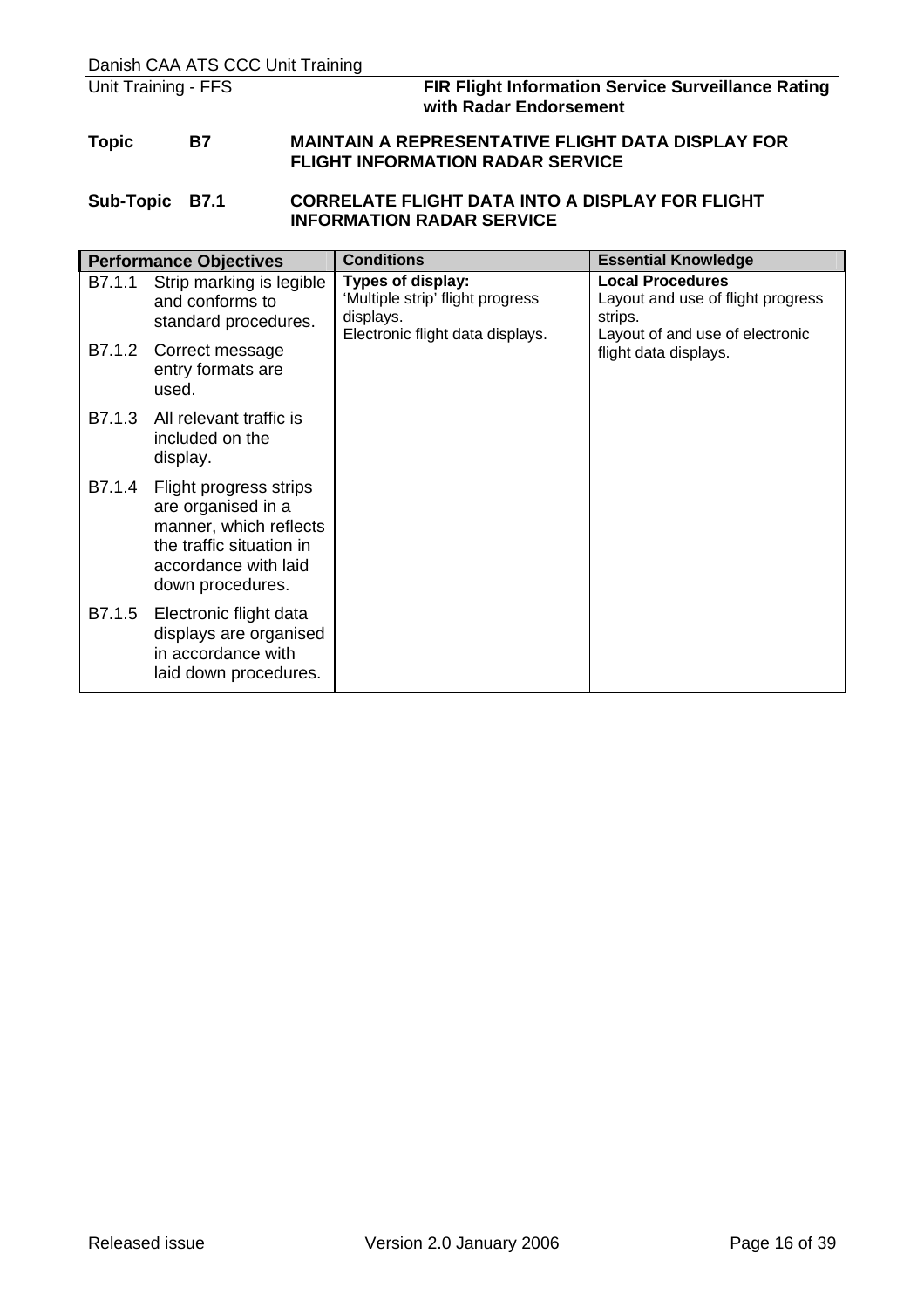## **Topic B7 MAINTAIN A REPRESENTATIVE FLIGHT DATA DISPLAY FOR FLIGHT INFORMATION RADAR SERVICE**

#### **Sub-Topic B7.2 UPDATE THE FLIGHT INFORMATION RADAR SERVICE, FLIGHT DATA DISPLAY**

|        | <b>Performance Objectives</b>                                                                      | <b>Conditions</b>                                                                                                     | <b>Essential Knowledge</b>                                                              |
|--------|----------------------------------------------------------------------------------------------------|-----------------------------------------------------------------------------------------------------------------------|-----------------------------------------------------------------------------------------|
| B7.2.1 | Information is<br>extracted from all<br>relevant sources.                                          | <b>Sources of information:</b><br>Pilot reports.<br>Information from other units.<br>Information from other agencies. | Aircraft performance.<br>Time, speed, and distance<br>calculations.<br>Effects of wind. |
| B7.2.2 | The display is updated<br>using information<br>received.                                           | Computer derived information.<br><b>Methods of display:</b>                                                           | Report formats.<br>EDD display parameters.                                              |
|        | B7.2.3 Clearances and<br>instructions passed to<br>aircraft and other<br>agencies are<br>recorded. | Flight progress strips and<br>electronic data displays.                                                               |                                                                                         |
| B7.2.4 | Co-ordination agreed<br>with other agencies is<br>recorded.                                        |                                                                                                                       |                                                                                         |
| B7.2.5 | The integrity of EDD<br>performance and data<br>is monitored.                                      |                                                                                                                       |                                                                                         |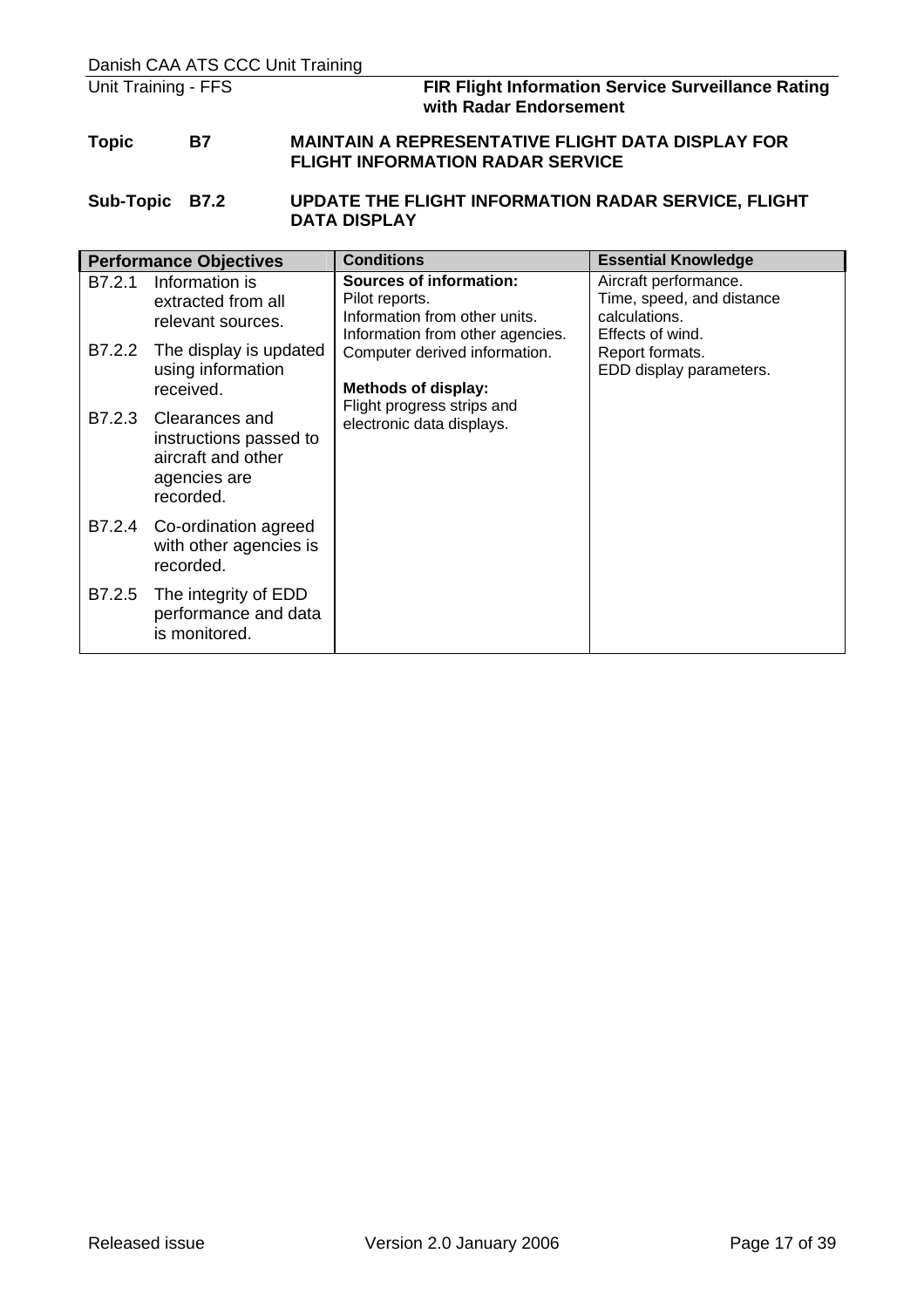**Blank**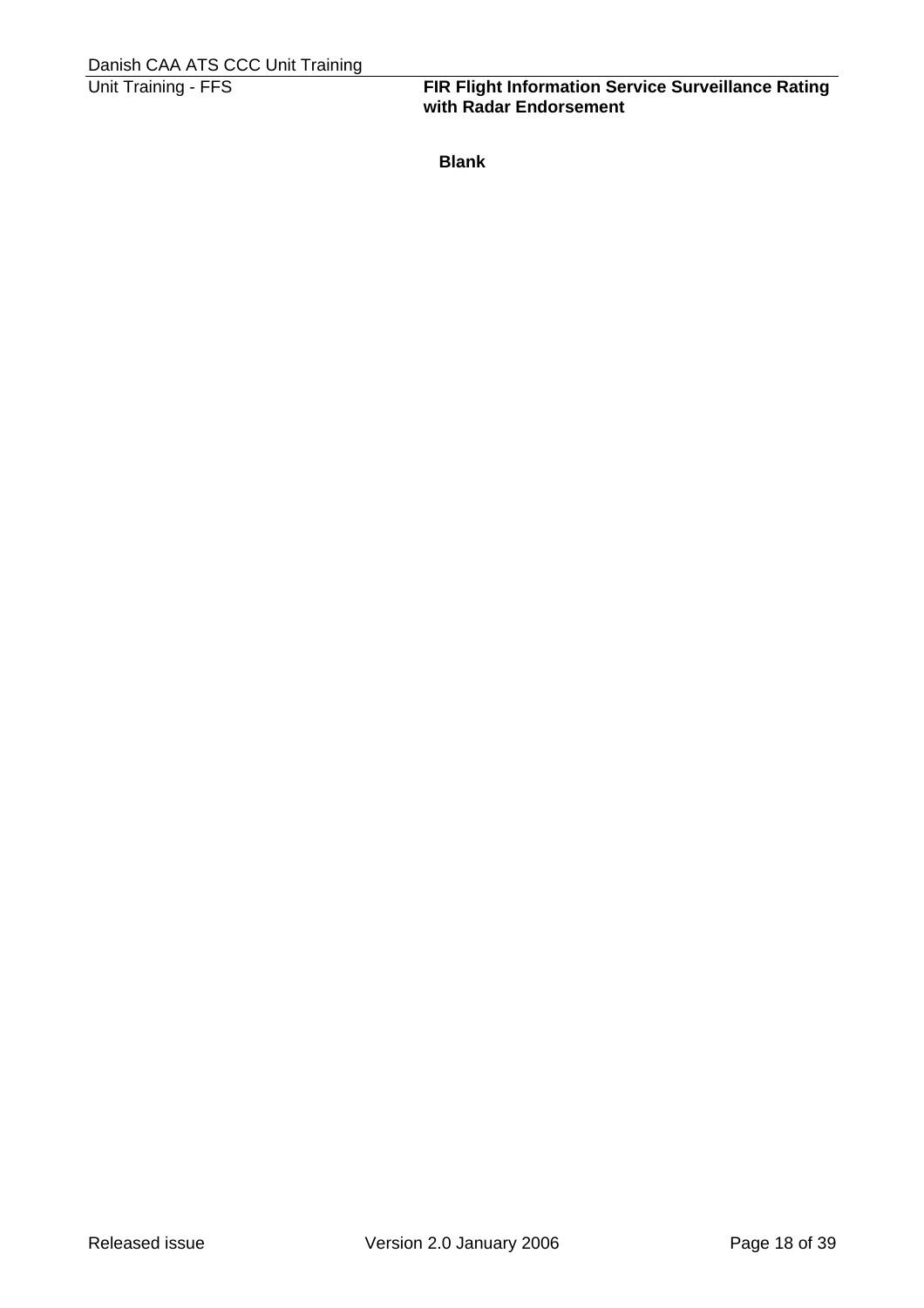## **FIR Flight Information Service Surveillance Rating with Radar Endorsement**

#### **Topic C1 OBTAIN, INTERPRET AND DISSEMINATE METEOROLOGICAL INFORMATION**

## **Sub-Topic C1.1 OBTAIN METEOROLOGICAL INFORMATION**

| <b>Performance Objectives</b>                         | <b>Conditions</b>                                          | <b>Essential Knowledge</b>                    |
|-------------------------------------------------------|------------------------------------------------------------|-----------------------------------------------|
| C1.1.1 Current and forecast<br>weather information is | <b>Types of briefing:</b><br>Self and Met office briefing. | Altimeter setting and vertical<br>reference.  |
| obtained before taking<br>over watch.                 | Types of report:<br>Routine and special reports.           | Windshear.                                    |
| C1.1.2 Current and forecast                           | Met Warnings.                                              | Meteorological services:-                     |
| weather information is                                | Reports from pilots.                                       | Briefing of ATS units.                        |
| monitored during the                                  |                                                            | Explanation of terms.                         |
| watch.                                                |                                                            | Supply of information.                        |
| C1.1.3 Weather information                            |                                                            | Aerodrome meteorological reports<br>(Routine) |
| and reports from pilots                               |                                                            | Aerodrome meteorological reports              |
| are recorded.                                         |                                                            | (Special)                                     |
|                                                       |                                                            | Coded aerodrome weather                       |
|                                                       |                                                            | reports.                                      |
|                                                       |                                                            | SIGMET.                                       |
|                                                       |                                                            | Forecasts                                     |
|                                                       |                                                            | <b>Underpinning knowledge</b>                 |
|                                                       |                                                            | Meteorology:-                                 |
|                                                       |                                                            | Wind, cloud, thunderstorms,                   |
|                                                       |                                                            | microbursts, icing, line squalls.             |
|                                                       |                                                            | Pilot in flight reports (PIREPS)              |
|                                                       |                                                            | Low level charts.                             |
|                                                       |                                                            | Significant weather charts.                   |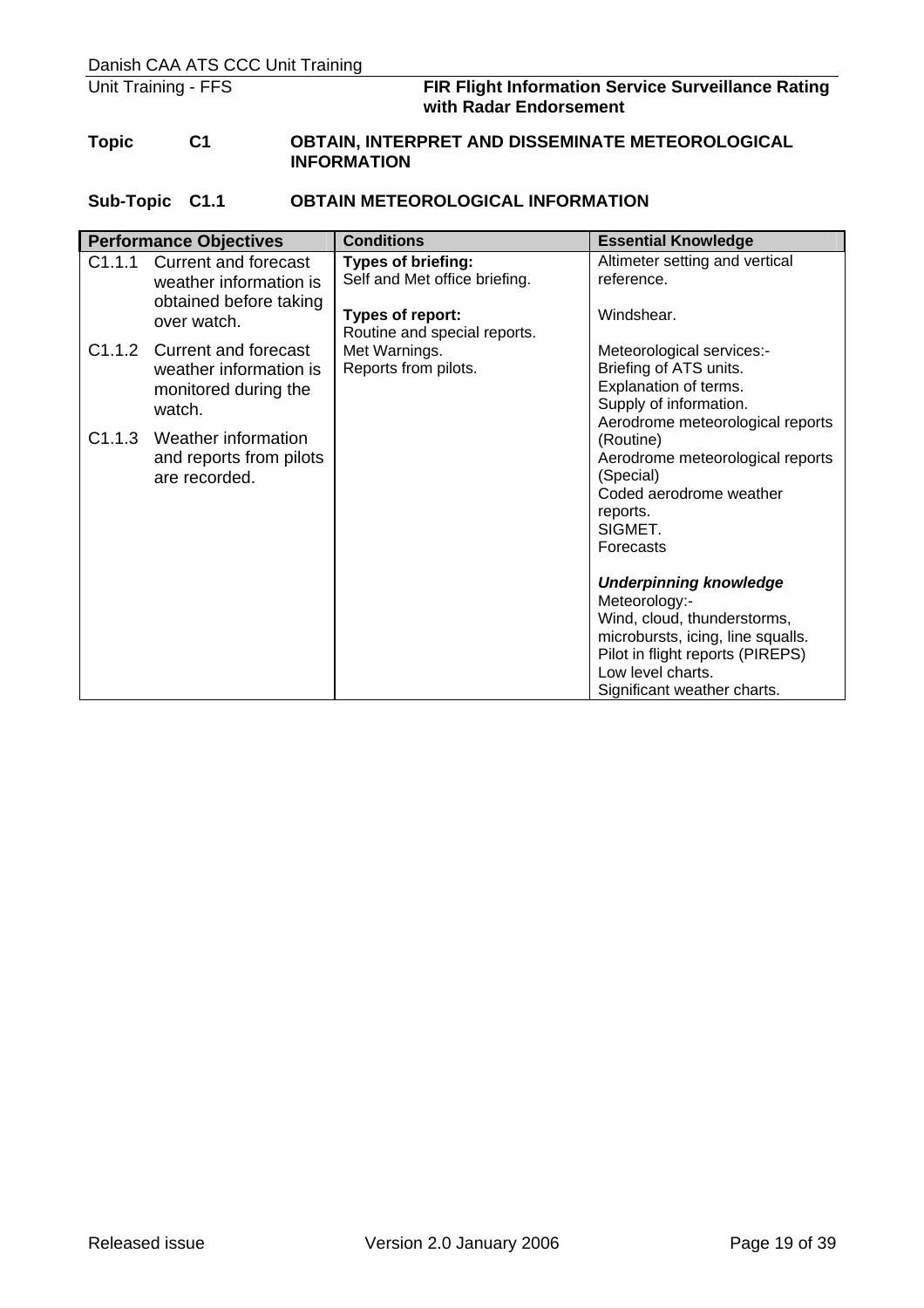#### **Topic C1 OBTAIN, INTERPRET AND DISSEMINATE METEOROLOGICAL INFORMATION**

#### **Sub-Topic C1.2 INTERPRET METEOROLOGICAL INFORMATION**

|        | <b>Performance Objectives</b>                                                                                | <b>Conditions</b>                                                                           | <b>Essential Knowledge</b>                                                                                                                                                                                                                                              |
|--------|--------------------------------------------------------------------------------------------------------------|---------------------------------------------------------------------------------------------|-------------------------------------------------------------------------------------------------------------------------------------------------------------------------------------------------------------------------------------------------------------------------|
| C1.2.1 | Significant weather<br>changes are<br>recognised                                                             | <b>Significant weather:</b><br>Thunderstorms and<br>Cumulonimbus clouds.<br>Freezing rain,  | Altimeter setting and vertical<br>reference.<br>Windshear.                                                                                                                                                                                                              |
| C1.2.2 | The relevance of<br>meteorological<br>information to<br>individual flights or<br>agencies is<br>established. | Moderate / Severe icing.<br>Severe turbulence.<br>Severe mountain waves.<br>Low visibility. | Meteorological services:-<br>Briefing of ATS units.<br>Explanation of terms.<br>Supply of information.<br>Aerodrome meteorological reports<br>(Routine)<br>Aerodrome meteorological reports<br>(Special)<br>Coded aerodrome weather<br>reports.<br>SIGMET.<br>Forecasts |
|        |                                                                                                              |                                                                                             | <b>Underpinning knowledge</b><br>Meteorology:-<br>Wind, cloud, thunderstorms,<br>microbursts, icing, line squalls.<br>Pilot in flight reports (PIREPS)<br>Low level charts.<br>Significant weather charts.                                                              |

## **Topic C1 OBTAIN, INTERPRET AND DISSEMINATE METEOROLOGICAL INFORMATION**

#### **Sub-Topic C1.3 DISSEMINATE METEOROLOGICAL INFORMATION**

| <b>Performance Objectives</b> |                                | <b>Conditions</b>                      | <b>Essential Knowledge</b>                          |
|-------------------------------|--------------------------------|----------------------------------------|-----------------------------------------------------|
|                               | C1.3.1 Aircraft are advised of | <b>Significant weather:</b>            | Effects of weather on flight                        |
|                               | significant changes in         | Thunderstorms and                      | operations.                                         |
|                               | weather information.           | Cumulonimbus clouds.<br>Freezing rain. | Meteorology:-<br>Wind. Cloud, thunderstorms, icing, |
|                               | C1.3.2 Other agencies are      | Moderate / Severe icing.               | jetstreams, clear air turbulence,                   |
|                               | advised of significant         | Severe turbulence.                     | microburst, marked mountain                         |
|                               | changes in weather             | Severe mountain waves.                 | waves, line squalls, solar                          |
|                               | information.                   | Low visibility.                        | radiation.                                          |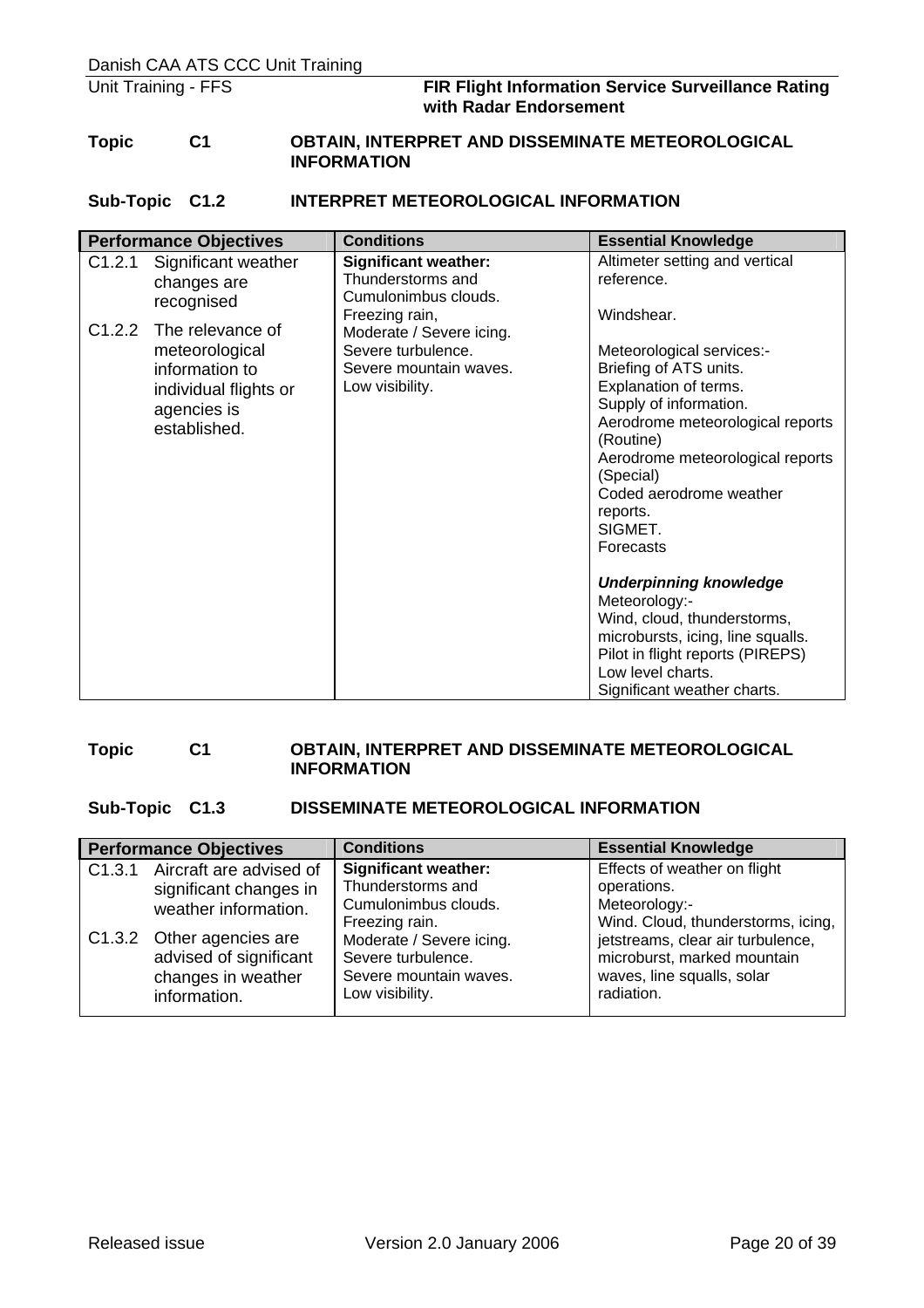#### **Topic C2 OBTAIN, INTERPRET AND DISSEMINATE AERONAUTICAL INFORMATION**

## **Sub-Topic C2.1 OBTAIN AERONAUTICAL INFORMATION**

|        | <b>Performance Objectives</b>                                                                    | <b>Conditions</b>                                                                | <b>Essential Knowledge</b>                                                                                                                   |
|--------|--------------------------------------------------------------------------------------------------|----------------------------------------------------------------------------------|----------------------------------------------------------------------------------------------------------------------------------------------|
| C2.1.1 | Aeronautical<br>information is obtained<br>before taking over<br>watch.                          | Sources of information:<br>AIP, NOTAMS, Local notices.<br>Airspace restrictions. | <b>DK/GREENLAND/FAROE AIP</b><br>Content and use of AIP, NOTAM.<br>Restricted, prohibited airspace.<br>Danger areas.<br>Aeronautical charts. |
| C2.1.2 | Aeronautical<br>information is<br>monitored during the<br>watch.                                 |                                                                                  | Aeronautical information circulars.                                                                                                          |
|        | C2.1.3 Pilot's requests for<br>information are<br>promptly and<br>appropriately<br>responded to. |                                                                                  |                                                                                                                                              |
|        | C2.1.4 Required information is<br>obtained promptly<br>from appropriate<br>agencies.             |                                                                                  |                                                                                                                                              |

#### **Topic C2 OBTAIN, INTERPRET AND DISSEMINATE AERONAUTICAL INFORMATION**

#### **Sub-Topic C2.2 INTERPRET AERONAUTICAL INFORMATION**

| <b>Performance Objectives</b> |                                                                                                                   | <b>Conditions</b>                                                                    | <b>Essential Knowledge</b>                                                                           |
|-------------------------------|-------------------------------------------------------------------------------------------------------------------|--------------------------------------------------------------------------------------|------------------------------------------------------------------------------------------------------|
|                               | C2.2.1 Significant changes<br>are recognised.                                                                     | <b>Operating conditions:</b><br>Normal conditions.<br>Unserviceable navigation aids. | Communication and navigation<br>systems, uses and limitations.<br>Conditions affecting operations at |
|                               | C2.2.2 The relevance of<br>aeronautical<br>information to<br>individual flights or<br>agencies is<br>established. | Restrictions at aerodromes.<br>Airspace restrictions.                                | aerodromes.<br>Airspace restrictions.                                                                |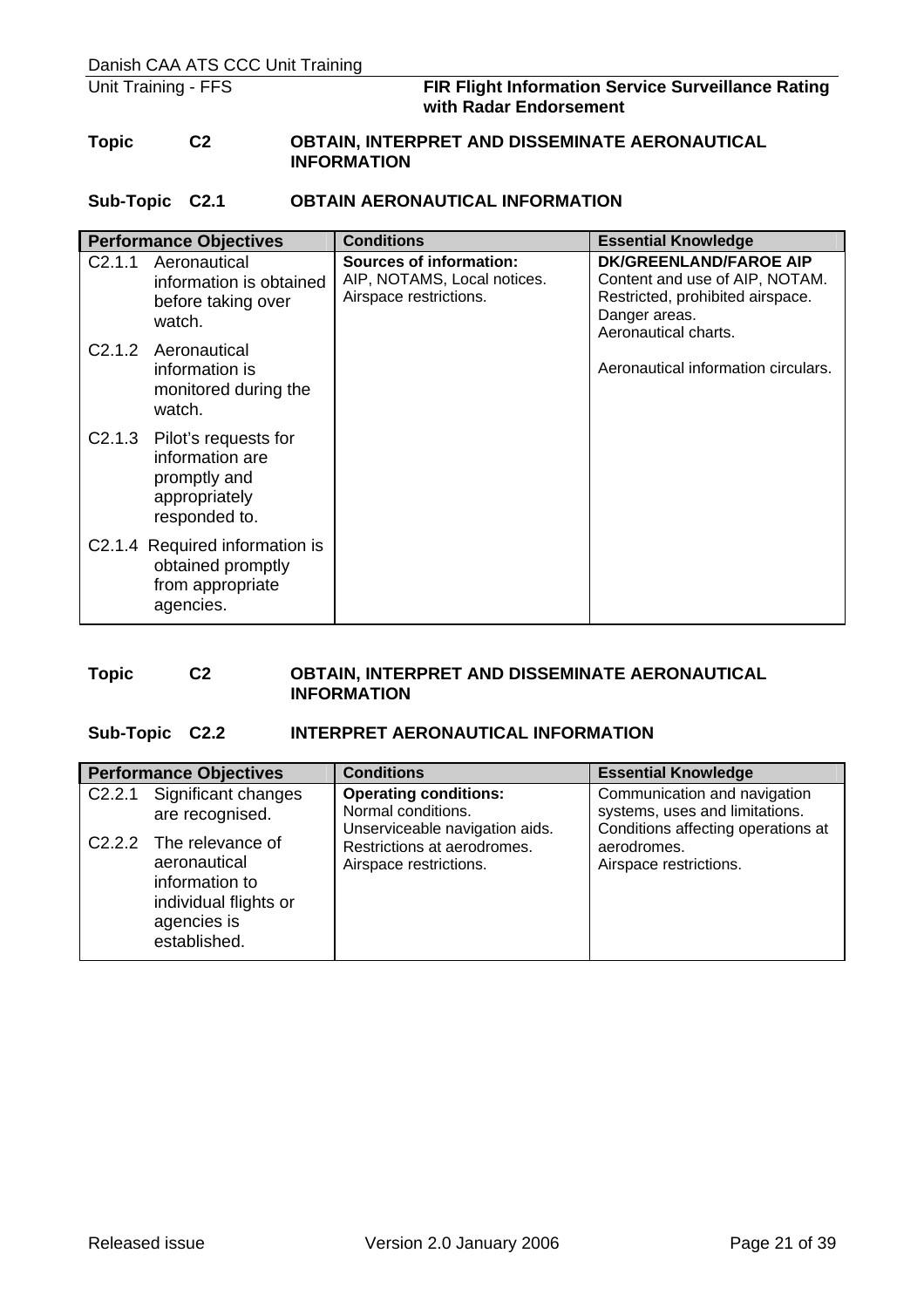#### **Topic C2 OBTAIN, INTERPRET AND DISSEMINATE AERONAUTICAL INFORMATION**

## **Sub-Topic C2.3 DISSEMINATE AERONAUTICAL INFORMATION**

| <b>Performance Objectives</b> |                                                                                                   | <b>Conditions</b>                                                                                                   | <b>Essential Knowledge</b>                                                                                    |
|-------------------------------|---------------------------------------------------------------------------------------------------|---------------------------------------------------------------------------------------------------------------------|---------------------------------------------------------------------------------------------------------------|
|                               | C2.3.1 Aircraft are advised of<br>significant changes in<br>aeronautical<br>information.          | <b>Operating conditions:</b><br>Normal conditions.<br>Unserviceable navigation aids.<br>Restrictions at aerodromes. | Flight information service.<br><b>Underpinning knowledge</b><br>Communication and navigation                  |
|                               | C2.3.2 Other agencies are<br>advised of significant<br>changes in<br>aeronautical<br>information. | Airspace restrictions.                                                                                              | systems, uses and limitations.<br>Conditions affecting operations at<br>aerodromes.<br>Airspace restrictions. |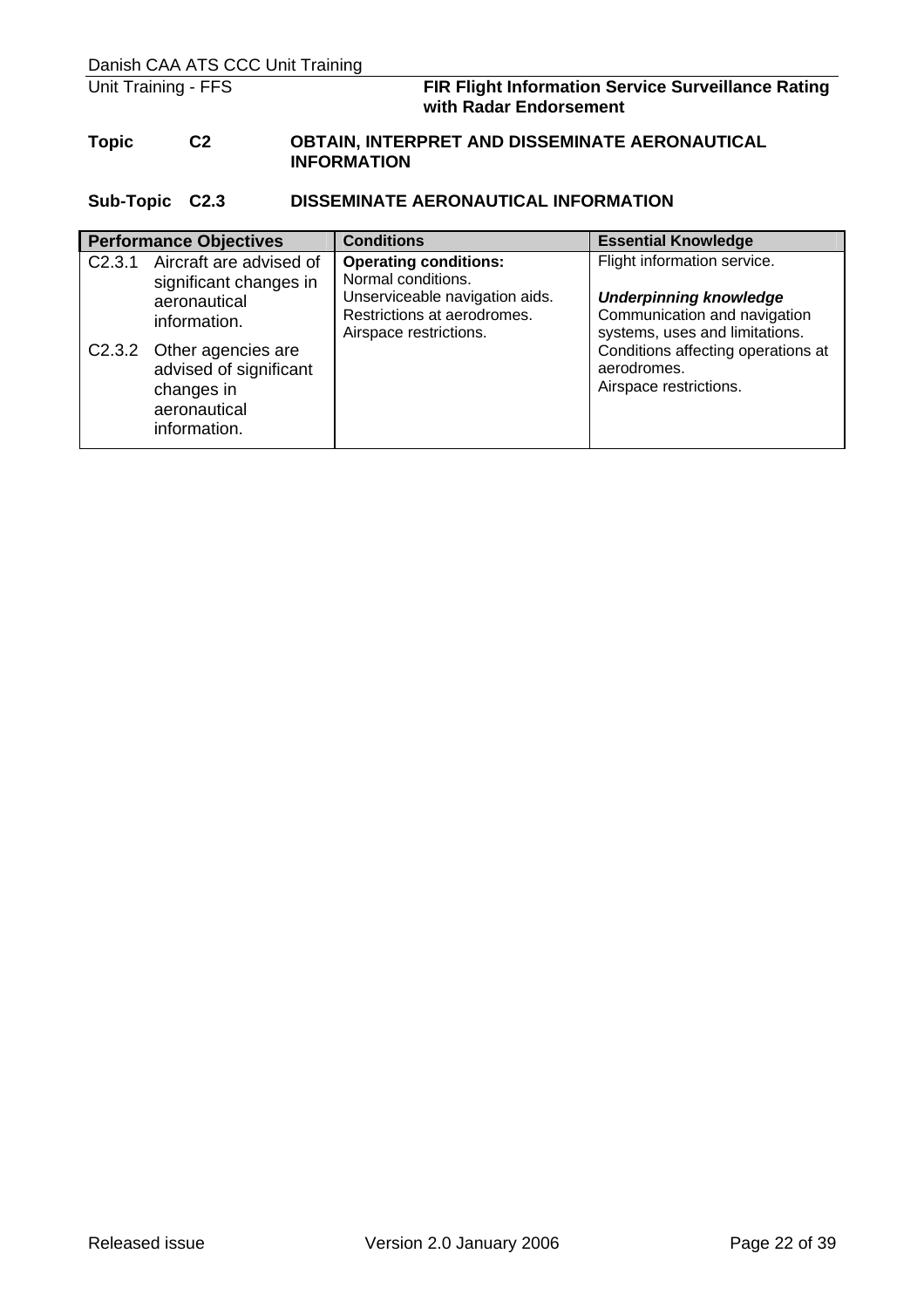## **Topic E1 SELECT AND SET UP SURVEILLANCE RADAR EQUIPMENT**

## **Sub-Topic E1.1 SELECT AND SET UP PRIMARY SURVEILLANCE RADAR**

|        | <b>Performance Objectives</b>                                                | <b>Conditions</b>                                                                              | <b>Essential Knowledge</b>                                                                                             |
|--------|------------------------------------------------------------------------------|------------------------------------------------------------------------------------------------|------------------------------------------------------------------------------------------------------------------------|
| E1.1.1 | Most suitable<br>available surveillance<br>radar is selected.                | <b>Operating conditions:</b><br>Normal atmospheric and<br>anomalous propagation<br>conditions. | Primary radar principles of<br>operation.<br>Limitations of primary radar.<br>Radar accuracy and definition.           |
|        | E1.1.2 Controls are adjusted<br>to provide best<br>available<br>performance. | Weather and ground clutter.<br><b>Types of Radar:</b><br>Analogue and processed radar.         | Operational radar coverage.<br>The use and effects of controls<br>available to the operator.<br>The use and effects of |
| E1.1.3 | Accuracy of radar is<br>checked against laid<br>down criteria.               |                                                                                                | suppressers.<br>Processing and display of primary<br>radar data.                                                       |
|        | E1.1.4 Deficiencies are<br>notified in accordance<br>with local procedures.  |                                                                                                |                                                                                                                        |

#### **Topic E1 SELECT AND SET UP SURVEILLANCE RADAR EQUIPMENT**

## **Sub-Topic E1.2 SELECT AND SET UP SECONDARY SURVEILLANCE RADAR**

| <b>Performance Objectives</b> |                                                                              | <b>Conditions</b>                                               | <b>Essential Knowledge</b>                                                     |
|-------------------------------|------------------------------------------------------------------------------|-----------------------------------------------------------------|--------------------------------------------------------------------------------|
| E1.2.1                        | Most suitable<br>available surveillance<br>radar is selected.                | <b>Secondary Radar Modes:</b><br>Modes A, C and S.              | Secondary radar principles of<br>operation.<br>Limitations of secondary radar. |
|                               | E1.2.2 Controls are adjusted<br>to provide best<br>available<br>performance. | <b>Types of Radar display:</b><br>Analogue and processed radar. | Processing and display of<br>secondary radar data.                             |
| E1.2.3                        | Accuracy of radar is<br>checked against laid<br>down criteria.               |                                                                 |                                                                                |
| E1.2.4                        | Deficiencies are<br>notified in accordance<br>with local procedures.         |                                                                 |                                                                                |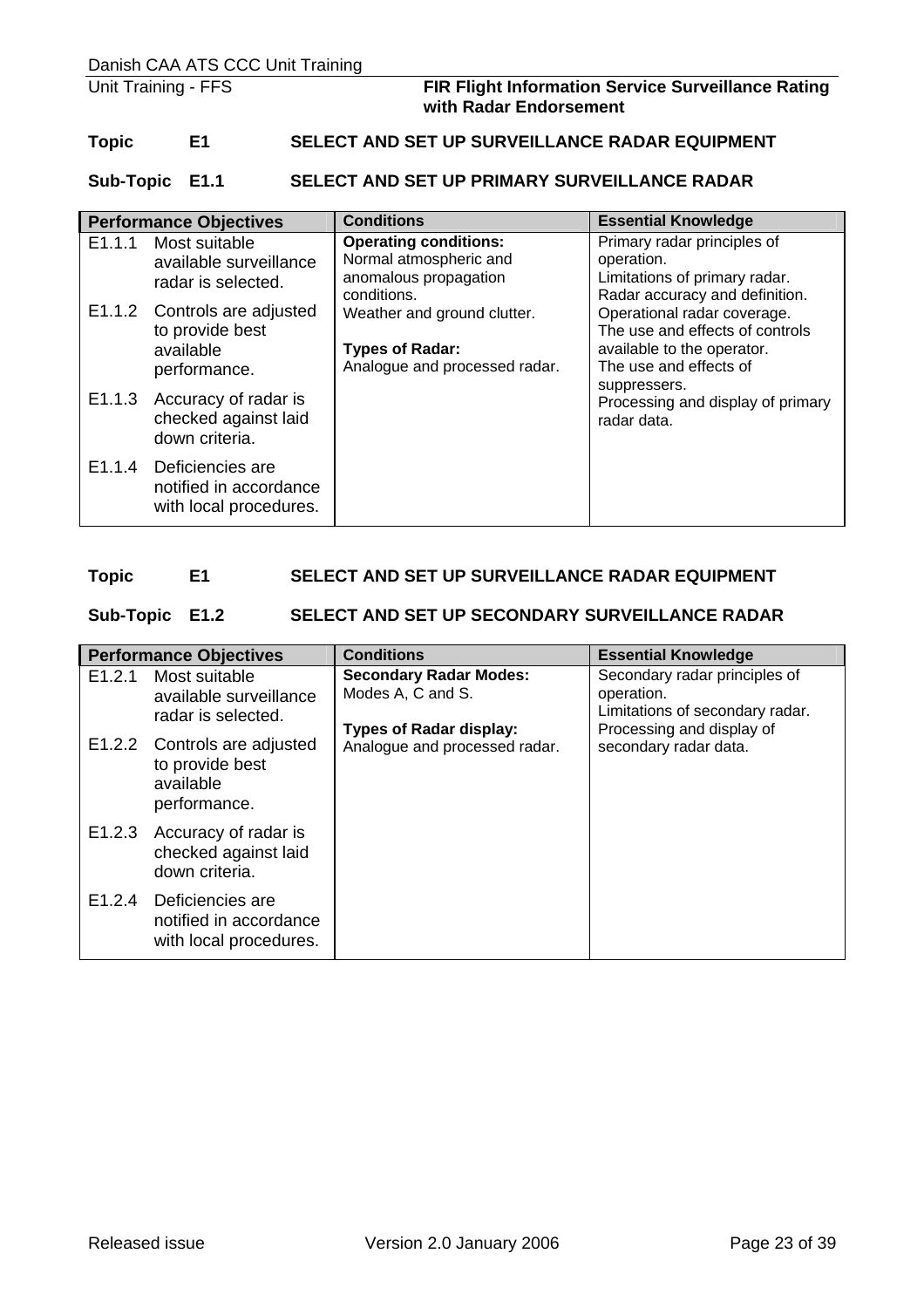## **FIR Flight Information Service Surveillance Rating with Radar Endorsement**

## **Topic E2 USE PRIMARY RADAR**

## **Sub-Topic E2.1 IDENTIFY AIRCRAFT USING PRIMARY RADAR**

| <b>Performance Objectives</b> |                                                                        | <b>Conditions</b>                                                                                                     | <b>Essential Knowledge</b>                                                                 |
|-------------------------------|------------------------------------------------------------------------|-----------------------------------------------------------------------------------------------------------------------|--------------------------------------------------------------------------------------------|
| E2.1.1                        | Probable target is<br>located using<br>available information.          | <b>Types of Radar display:</b><br>Radar Operation:-<br>Analogue and processed displays.<br><b>Special conditions:</b> | Identification using primary radar.<br>Summary identification and<br>position information. |
| E2.1.2                        | Identification is carried<br>out using standard<br>methods.            | Mis-identification.                                                                                                   |                                                                                            |
|                               | E2.1.3 Aircraft are informed,<br>where necessary, of<br>identification |                                                                                                                       |                                                                                            |

#### **Topic E2 USE PRIMARY RADAR**

#### **Sub-Topic E2.2 USE PRIMARY RADAR INFORMATION**

| <b>Performance Objectives</b> |                                                                                                                                | <b>Conditions</b>                                                                                               | <b>Essential Knowledge</b>                                                                       |
|-------------------------------|--------------------------------------------------------------------------------------------------------------------------------|-----------------------------------------------------------------------------------------------------------------|--------------------------------------------------------------------------------------------------|
|                               | E2.2.1 Tracks and speeds<br>are accurately<br>assessed using<br>displayed information.                                         | <b>Atmospheric conditions:</b><br>Cyclonic, anticyclonic and zero<br>wind conditions.<br><b>Traffic speeds:</b> | Indicated airspeed, true airspeed<br>and ground speed.<br>Heading and track.<br>Effects of wind. |
|                               | E2.2.2 Assistance is provided<br>if necessary and<br>requested.                                                                | Low and high speed traffic.                                                                                     | Radar operation:-<br>Position information.<br>Navigation assistance.<br>Terrain clearance.       |
|                               | E2.2.3 Aircraft are informed,<br>where necessary, of<br>their position, other<br>traffic and significant<br>displayed weather. |                                                                                                                 | Unknown aircraft.<br>Traffic information.                                                        |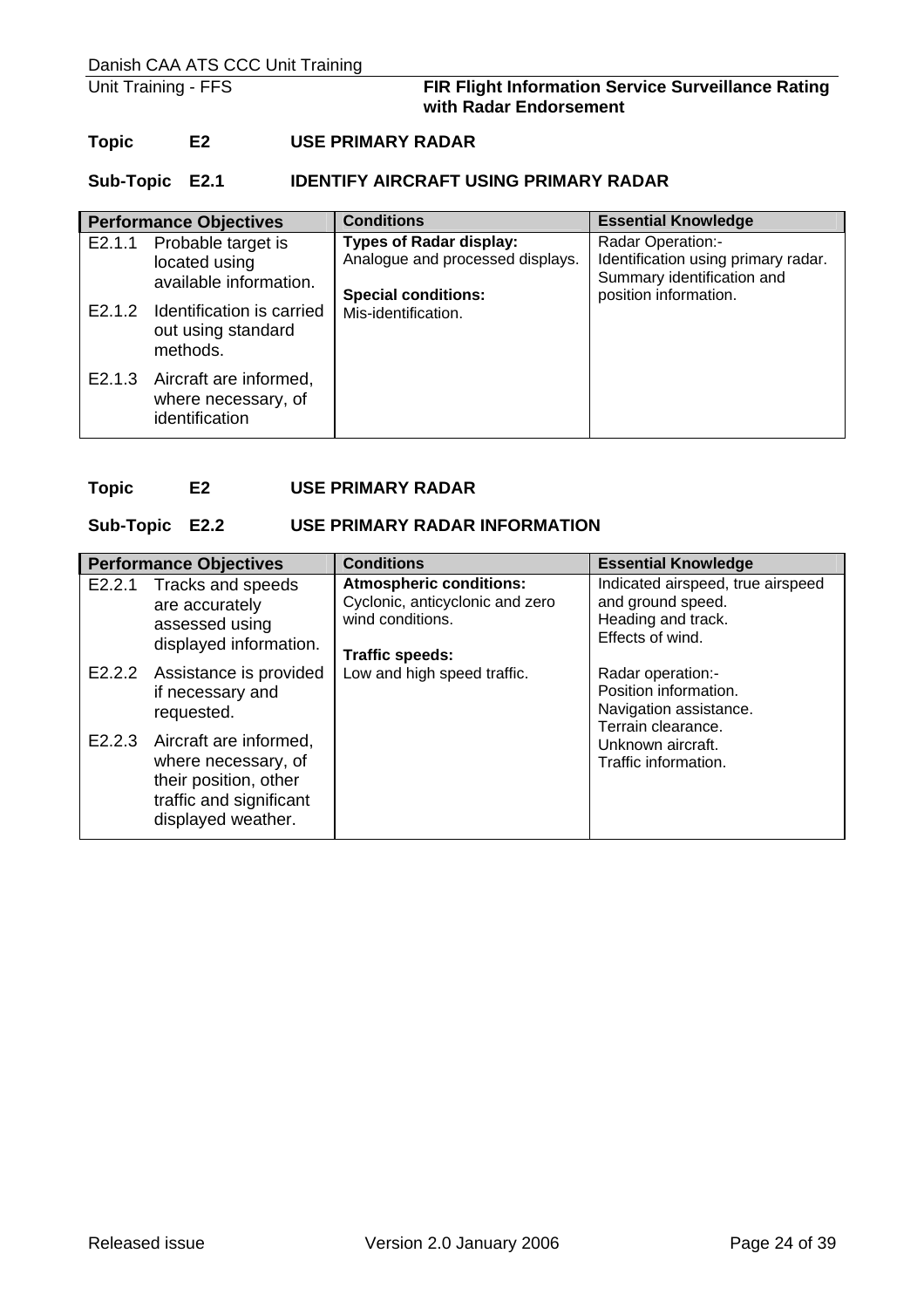## **Topic E3 USE SECONDARY RADAR**

## **Sub-Topic E3.1 IDENTIFY AIRCRAFT USING SECONDARY RADAR**

|        | <b>Performance Objectives</b>                                           | <b>Conditions</b>                                                                                | <b>Essential Knowledge</b>                                                                      |
|--------|-------------------------------------------------------------------------|--------------------------------------------------------------------------------------------------|-------------------------------------------------------------------------------------------------|
|        | E3.1.1 Probable target is<br>located using<br>available information.    | <b>Types of Radar display:</b><br>Analogue and processed displays.<br><b>Special conditions:</b> | Identification using secondary<br>radar.<br>Summary identification and<br>position information. |
| E3.1.2 | Identification is carried<br>out using standard<br>methods.             | Mis-identification.                                                                              |                                                                                                 |
|        | E3.1.3 Aircraft are informed,<br>where necessary, of<br>identification. |                                                                                                  |                                                                                                 |

## **Topic E3 USE SECONDARY RADAR**

#### **Sub-Topic E3.2 VALIDATE AND VERIFY SECONDARY RADAR INFORMATION**

|        | <b>Performance Objectives</b>                                                                                | <b>Conditions</b>                                                                                      | <b>Essential Knowledge</b>                                                                                                                      |
|--------|--------------------------------------------------------------------------------------------------------------|--------------------------------------------------------------------------------------------------------|-------------------------------------------------------------------------------------------------------------------------------------------------|
| E3.2.1 | Mode A information is<br>validated using laid<br>down procedures.                                            | <b>Received indications:</b><br>Correct and incorrect, correctable<br>and non-correctable indications. | Altimetry, Heights, Altitudes and<br>Flight Levels.<br><b>DK/GREENLAND/FAROE AIP</b>                                                            |
| E3.2.2 | Action is taken to<br>rectify incorrect Mode<br>A information in<br>accordance with laid<br>down procedures. | Special purpose codes<br>Code Callsign conversion failure.                                             | Allocation of SSR codes.<br>Originating region code allocation<br>method.<br>Methods of validating mode A.<br>Actions in the event of incorrect |
| E3.2.3 | Mode C information is<br>verified using laid<br>down procedures.                                             |                                                                                                        | mode A indications.<br>Methods of verifying mode C.<br>Actions in the event of incorrect                                                        |
| E3.2.4 | Action is taken to<br>rectify incorrect mode<br>C indications in<br>accordance with laid<br>down procedures. |                                                                                                        | mode C indications.<br>Procedures for confirming the<br>accuracy of Mode S information.                                                         |
| E3.2.5 | Mode S information is<br>confirmed in<br>accordance with laid<br>down procedures.                            |                                                                                                        |                                                                                                                                                 |
| E3.2.6 | Action is taken to<br>minimise the effects of<br>incorrect indications.                                      |                                                                                                        |                                                                                                                                                 |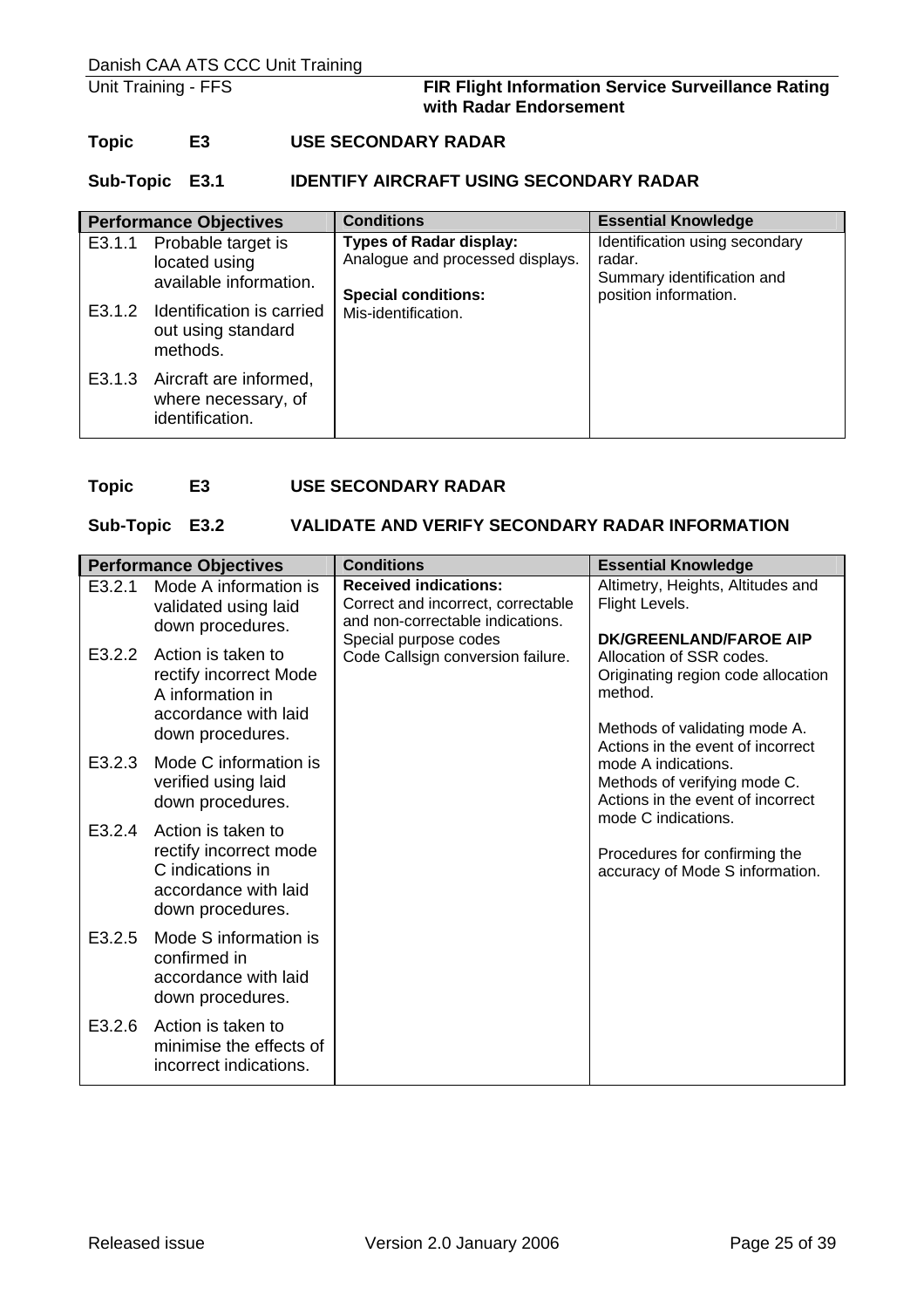## **FIR Flight Information Service Surveillance Rating with Radar Endorsement**

## **Topic E3 USE SECONDARY RADAR**

## **Sub-Topic E3.3 USE SECONDARY RADAR INFORMATION**

| <b>Performance Objectives</b>                                                                 | <b>Conditions</b>                                                                                        | <b>Essential Knowledge</b>                                                                       |
|-----------------------------------------------------------------------------------------------|----------------------------------------------------------------------------------------------------------|--------------------------------------------------------------------------------------------------|
| E3.3.1 Tracks and speeds<br>are accurately<br>assessed using<br>displayed information.        | <b>Atmospheric conditions:</b><br>Cyclonic, anticyclonic and zero<br>wind conditions.<br>Traffic speeds: | Indicated airspeed, true airspeed<br>and ground speed.<br>Heading and track.<br>Effects of wind. |
| E3.3.2 Assistance is provided<br>if necessary and<br>requested.                               | Low and high speed traffic.                                                                              | Radar operation:-<br>Position information.<br>Navigation assistance.<br>Terrain clearance.       |
| E3.3.3 Aircraft are informed,<br>where necessary, of<br>their position, and<br>other traffic. |                                                                                                          | Unknown aircraft.<br>Traffic information.                                                        |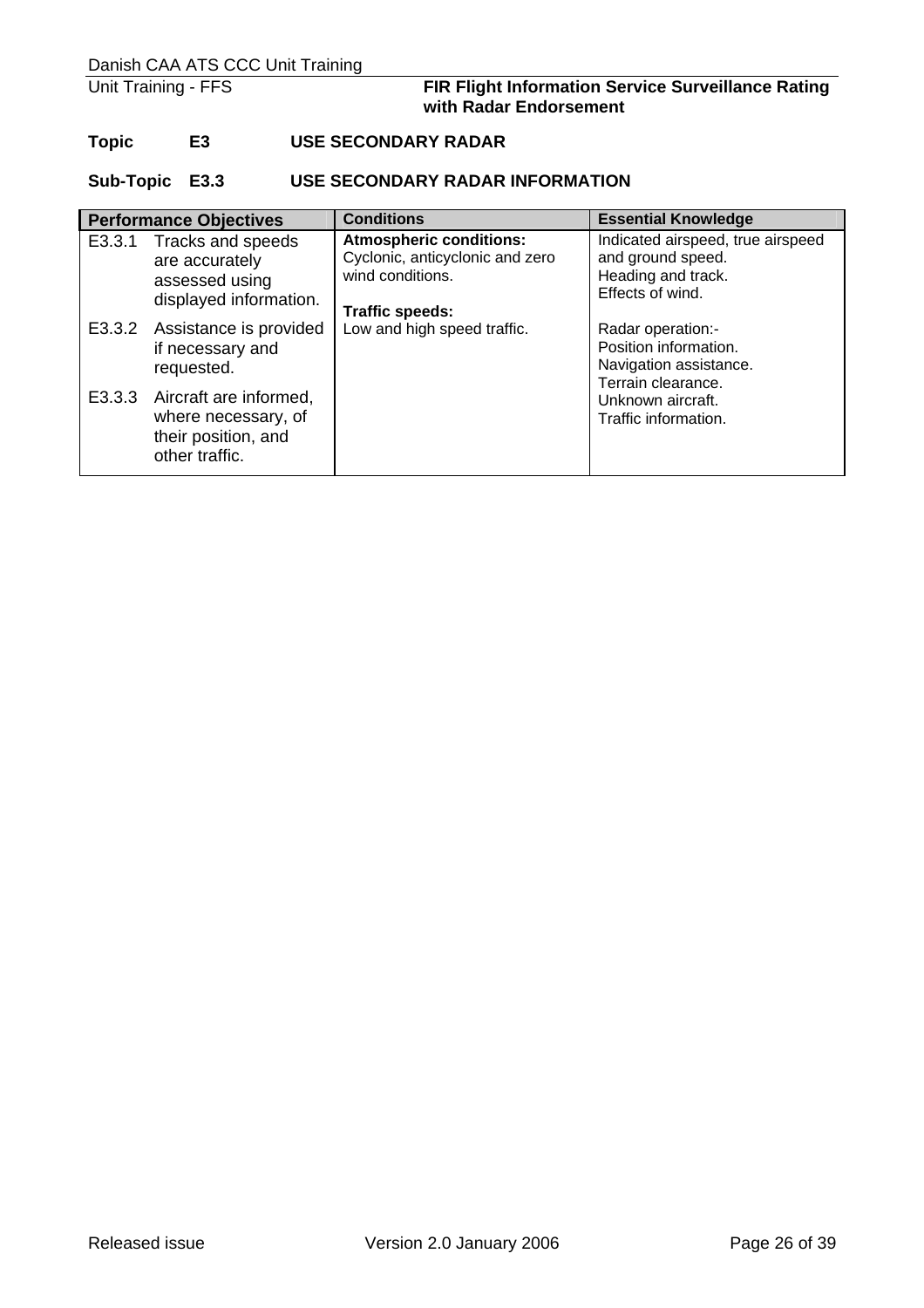|  |  |  |  | Danish CAA ATS CCC Unit Training |  |
|--|--|--|--|----------------------------------|--|
|  |  |  |  |                                  |  |

## **Topic G35 PROVIDE A FLIGHT INFORMATION SERVICE WITH THE USE OF SURVEILLANCE RADAR**

### **Sub-Topic G35.1 PROVIDE A FLIGHT INFORMATION RADAR SERVICE ON ATS ROUTES**

| <b>Performance Objectives</b>                                                                                                                                                | <b>Conditions</b>                                                                                               | <b>Essential Knowledge</b>                                                                                                                                                             |
|------------------------------------------------------------------------------------------------------------------------------------------------------------------------------|-----------------------------------------------------------------------------------------------------------------|----------------------------------------------------------------------------------------------------------------------------------------------------------------------------------------|
| G35.1.1 Flight data is<br>assessed for actual<br>and potential traffic<br>conflicts.                                                                                         | Airspace category:<br>E, F, G<br>Airways and information areas<br>excluding terminal information<br>areas.      | Altimetry, Heights, Altitudes and<br>Flight Levels. Radar principles of<br>operation and limitations.<br>Aircraft performance.<br>Effects of weather on flight                         |
| G35.1.2 Aircraft are identified<br>on radar.                                                                                                                                 | Types of radar:                                                                                                 | operations.<br>Use and limitations of navigation                                                                                                                                       |
| G35.1.3 A strategy is<br>developed to prevent<br>collision between<br>aircraft                                                                                               | Primary, Secondary, Analogue,<br>Processed Radar.<br><b>Control techniques:</b><br>Radar Monitoring, Vectoring, | and communications aids.<br><b>Rules of the Air</b><br><b>General Flight Rules</b><br><b>Instrument Flight Rules</b>                                                                   |
| G35.1.4 The radar is monitored<br>to ensure the                                                                                                                              | Speed Control.<br>Types of flight:                                                                              | <b>Visual Flight Rules</b><br>Air traffic services:-                                                                                                                                   |
| prevention of collision.<br>G35.1.5 The applied flight<br>information is the most<br>appropriate taking into<br>account safety and<br>expedition.                            | Aircraft en route, joining, crossing<br>and leaving controlled airspace.                                        | Introduction.<br>Air traffic service<br>Flight information service<br>Radar operation:-<br>Radar services.<br>Penetration by independent units.<br>Identification using primary radar. |
| G35.1.6 Information on<br>unknown traffic<br>considered to<br>constitute a hazard is<br>passed promptly to<br>participating aircraft.                                        |                                                                                                                 | Identification using secondary<br>radar.<br>Transfer of identity.<br>Lost identity.<br>Wake turbulence.<br>Traffic information.                                                        |
| G35.1.7 Appropriate traffic<br>information is passed<br>without delay.                                                                                                       |                                                                                                                 | Unknown traffic information.<br>Weather avoidance by pilots.<br>Weather avoidance by radar<br>operators.                                                                               |
| G35.1.8 Radar procedures are<br>adjusted to allow for<br>the effects of weather<br>on flight operations.                                                                     |                                                                                                                 | Actions in the event of potential<br>collision hazards, reporting action.<br>Ground based collision avoidance<br>systems.                                                              |
| G35.1.9 Radar procedures are<br>adjusted to allow for<br>the effect of<br>degradation of<br>essential navigational<br>and communication<br>services on flight<br>operations. |                                                                                                                 |                                                                                                                                                                                        |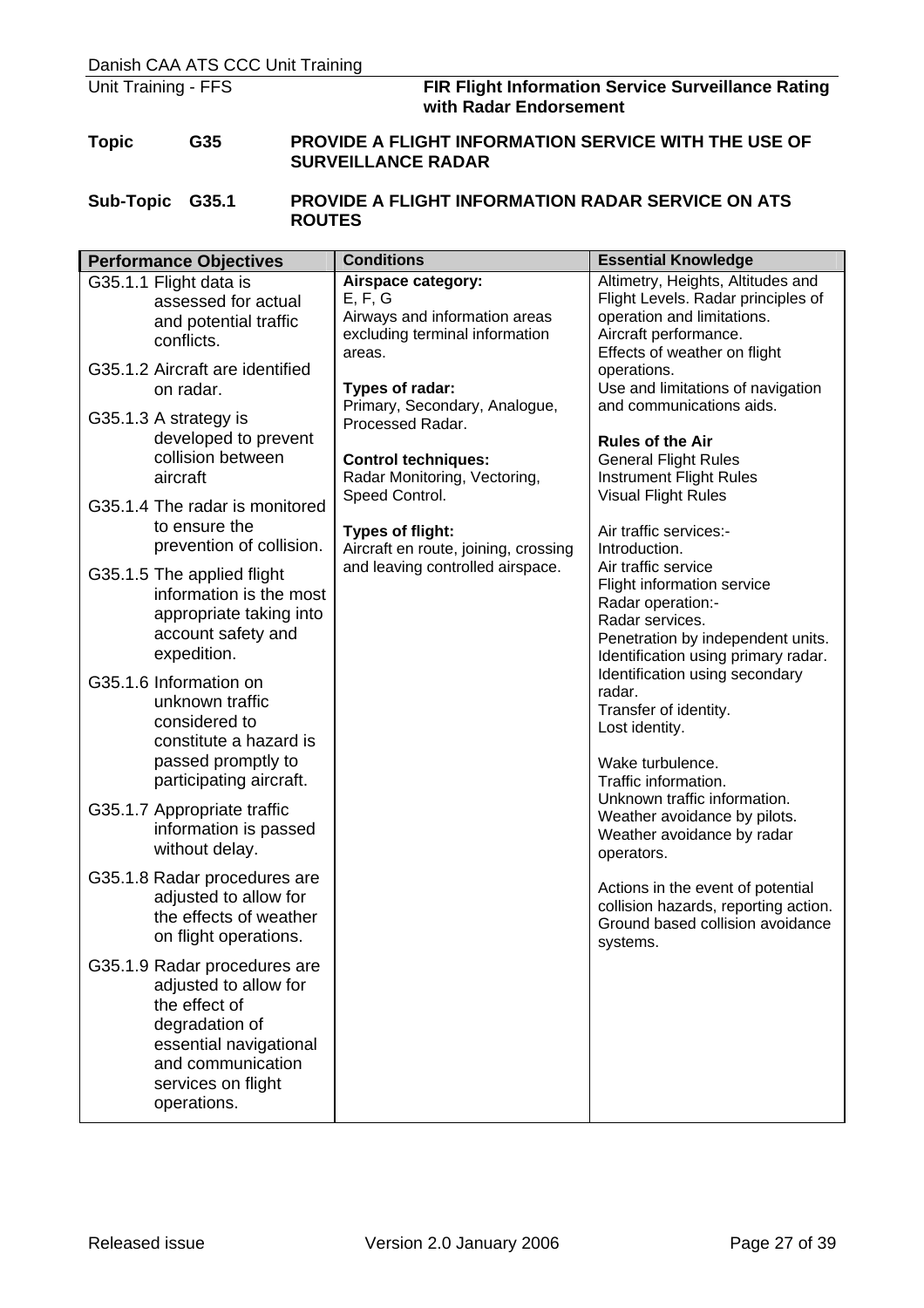**Topic G35 PROVIDE A FLIGHT INFORMATION SERVICE WITH THE USE OF SURVEILLANCE RADAR** 

**Sub-Topic G35.2 PROVIDE RADAR ADVISORY ON ADVISORY ROUTES AND IN ADVISORY AREAS (if applicable)** 

|                        | <b>Performance Objectives</b>                                                                                                                                       | <b>Conditions</b>                                                                                 | <b>Essential Knowledge</b>                                                                                                                                            |
|------------------------|---------------------------------------------------------------------------------------------------------------------------------------------------------------------|---------------------------------------------------------------------------------------------------|-----------------------------------------------------------------------------------------------------------------------------------------------------------------------|
| G35.2.1 Flight data is | assessed for actual<br>and potential traffic<br>conflicts.                                                                                                          | Airspace category:<br>F, G.<br>Advisory routes and advisory<br>areas.                             | Altimetry, Heights, Altitudes and<br>Flight Levels. Radar principles of<br>operation and limitations.<br>Aircraft performance.<br>Vectoring techniques.               |
|                        | G35.2.2 Aircraft are identified<br>on radar.                                                                                                                        | Types of radar:<br>Primary, Secondary, Analogue,                                                  | Speed control techniques.<br>Effects of weather on flight                                                                                                             |
| G35.2.3 A strategy is  | developed to prevent<br>collision between<br>aircraft                                                                                                               | Processed Radar.<br><b>Control techniques:</b><br>Radar Monitoring, Speed<br>suggestions.         | operations.<br>Use and limitations of navigation<br>and communications aids.<br><b>Rules of the Air</b>                                                               |
|                        | G35.2.4 The radar is monitored<br>to ensure the<br>prevention of collision                                                                                          | <b>Types of flight:</b><br>Aircraft en route, joining, crossing<br>and leaving advisory airspace. | <b>General Flight Rules</b><br><b>Instrument Flight Rules</b><br><b>Visual Flight Rules</b>                                                                           |
|                        | G35.2.5 The applied advice is<br>the most appropriate<br>taking into account<br>safety and expedition.                                                              |                                                                                                   | Methods of Identification.<br>Non radar standards applicable to<br>a radar environment.<br>Radar separation standards.<br>Wake turbulence.                            |
|                        | G35.2.7 Information on<br>unknown traffic<br>considered to<br>constitute a hazard is<br>passed promptly to<br>participating aircraft.                               |                                                                                                   | Traffic information.<br>Unknown traffic information.<br>Weather avoidance by pilots.<br>Weather avoidance by radar<br>operators.<br>Actions in the event of potential |
|                        | G35.2.7 Avoiding action, where<br>necessary, is prompt<br>and effective.                                                                                            |                                                                                                   | collision hazards, reporting action.<br>Ground based collision avoidance<br>systems.                                                                                  |
|                        | G35.2.8 Appropriate traffic<br>information is passed<br>without delay.                                                                                              |                                                                                                   |                                                                                                                                                                       |
|                        | G35.2.9 Radar procedures are<br>adjusted to allow for<br>the effects of weather<br>on flight operations.                                                            |                                                                                                   |                                                                                                                                                                       |
|                        | G35.2.10 Radar procedures are<br>adjusted to allow for<br>the effect of<br>degradation of<br>essential navigational<br>and communication<br>services on flight opr. |                                                                                                   |                                                                                                                                                                       |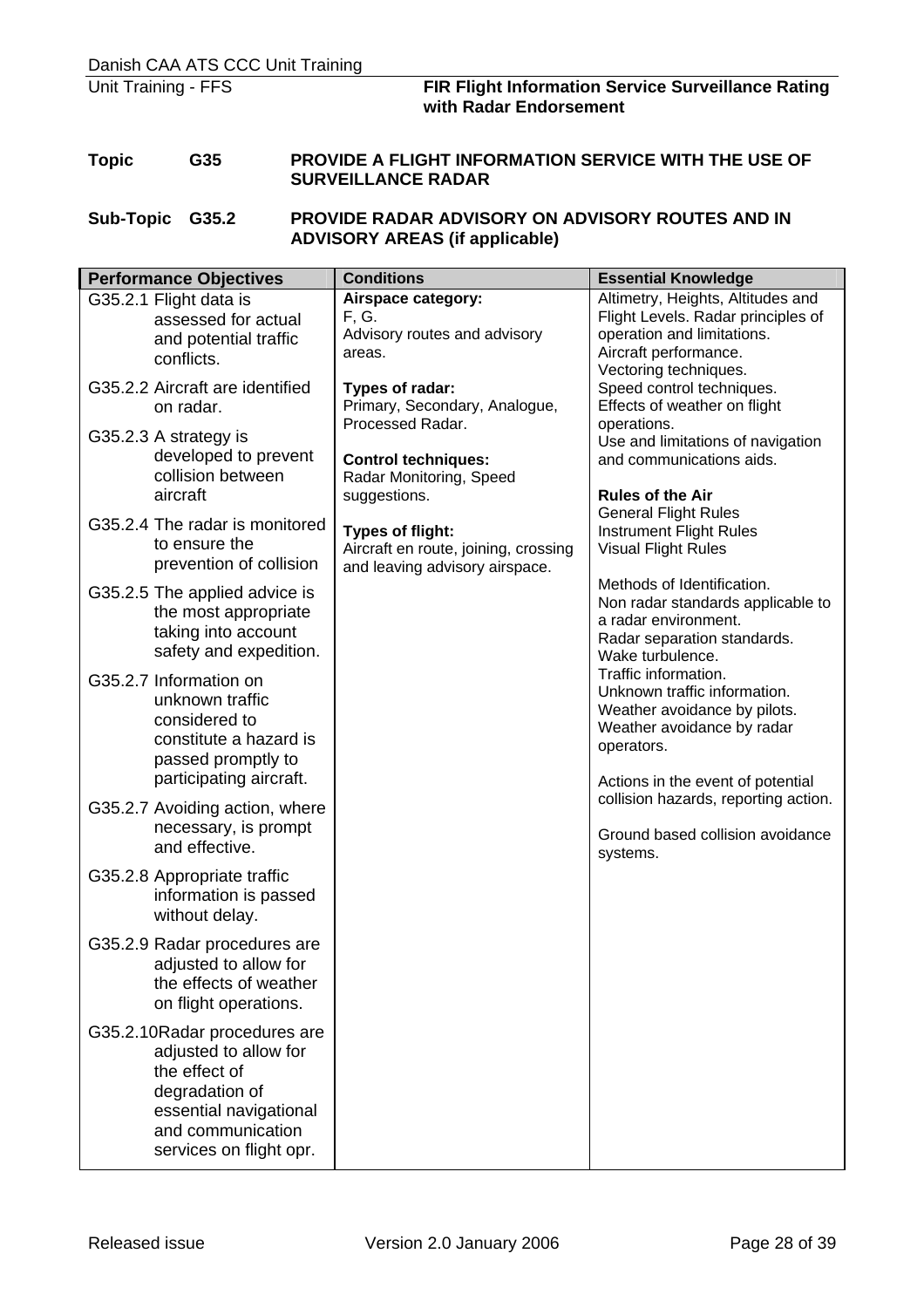**Topic G35 PROVIDE FLIGHT INFORMATION SERVICE WITH THE USE OF SURVEILLANCE RADAR** 

**Sub-Topic G35.3 PROVIDE FLIGHT INFORMATION SERVICE WITH THE USE OF SURVEILLANCE RADAR** 

| <b>Performance Objectives</b>                                                                                                               | <b>Conditions</b>                                                                                                    | <b>Essential Knowledge</b>                                                                                                                                     |
|---------------------------------------------------------------------------------------------------------------------------------------------|----------------------------------------------------------------------------------------------------------------------|----------------------------------------------------------------------------------------------------------------------------------------------------------------|
| G35.3.1 Flight data is<br>assessed for actual<br>and potential traffic<br>conflicts.                                                        | Airspace category:<br>E, F, G<br><b>Types of Radar:</b><br>Primary, Secondary, Analogue,                             | Altimetry, Heights, Altitudes and<br>Flight Levels. Radar principles of<br>operation and limitations.<br>Aircraft performance.<br>Effects of weather on flight |
| G35.3.2 Aircraft are identified<br>on radar.                                                                                                | Processed Radar.                                                                                                     | operations.<br>Use and limitations of navigation                                                                                                               |
| G35.3.3 The radar is monitored<br>to provide information<br>on displayed weather.                                                           | <b>Control techniques:</b><br>Radar Monitoring, Navigation<br>assistance, Speed suggestions.                         | and communications aids.<br><b>Rules of the Air</b><br><b>General Flight Rules</b>                                                                             |
| G35.3.4 The radar is monitored<br>to provide information<br>on observed traffic.                                                            | Types of flight:<br>Aircraft operating outside, joining<br>and leaving controlled airspace<br>and advisory airspace. | <b>Instrument Flight Rules</b><br><b>Visual Flight Rules</b><br>Air traffic services:-                                                                         |
| G35.3.5 Information on<br>observed weather is<br>passed to pilots and<br>appropriate agencies.                                              |                                                                                                                      | Introduction.<br>Air traffic service<br>Flight information service<br>Radar operation:-<br>Radar services.                                                     |
| G35.3.6 Appropriate traffic<br>information is passed<br>without delay.                                                                      |                                                                                                                      | Penetration by independent units.<br>Identification using primary radar.<br>Identification using secondary<br>radar.                                           |
| G35.3.7 Radar procedures are<br>adjusted to allow for<br>the effects of weather                                                             |                                                                                                                      | Transfer of identity.<br>Lost identity.<br>Wake turbulence.                                                                                                    |
| on flight operations.<br>G35.3.8 Radar procedures are<br>adjusted to allow for<br>the effect of<br>degradation of<br>essential navigational |                                                                                                                      | Traffic information.<br>Unknown traffic information.<br>Weather avoidance by pilots.<br>Weather avoidance by radar<br>operators.                               |
| and communication<br>services on flight<br>operations.                                                                                      |                                                                                                                      | Actions in the event of potential<br>collision hazards, reporting action.<br>Ground based collision avoidance<br>systems.                                      |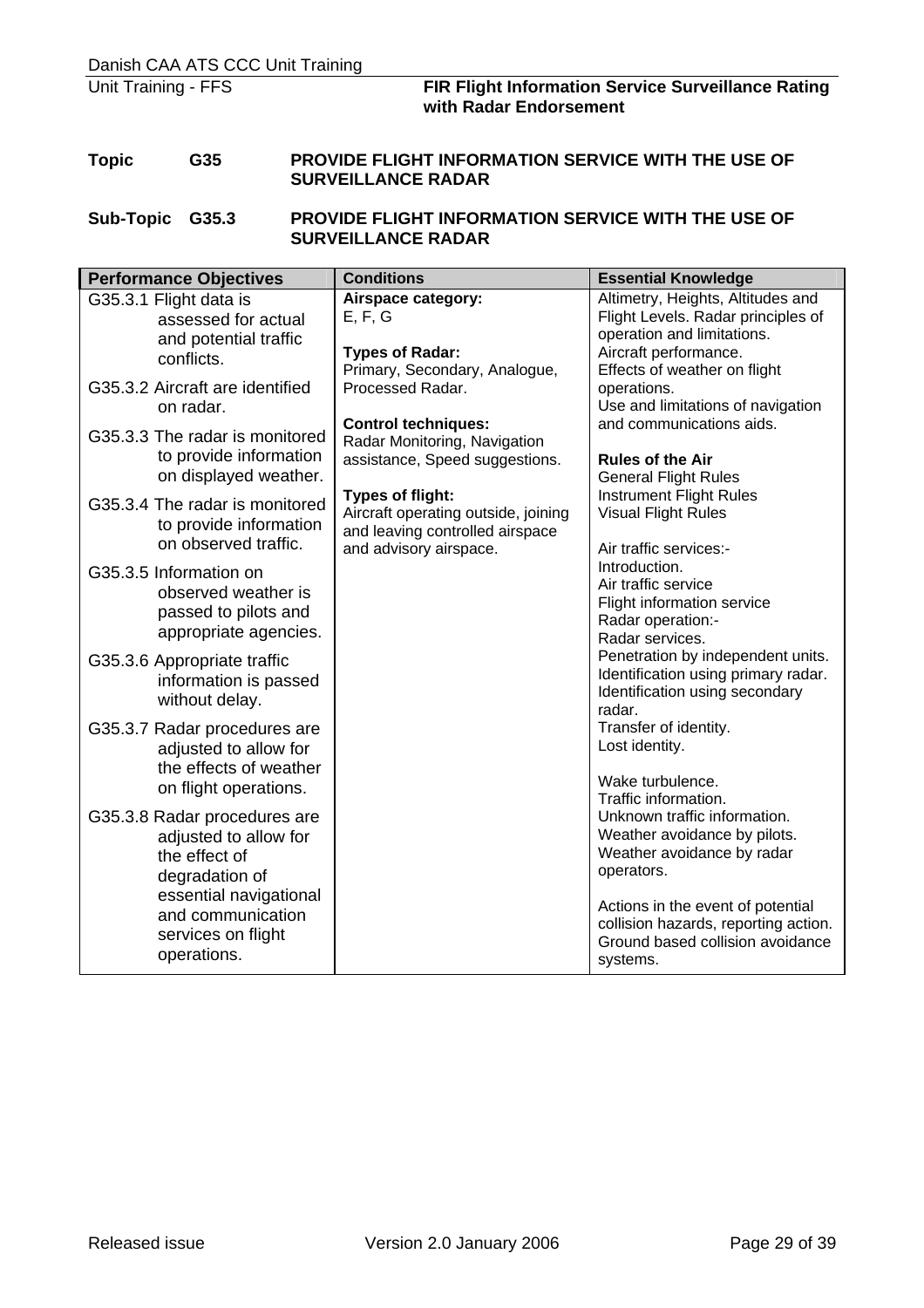Danish CAA ATS CCC Unit Training<br>Unit Training - FFS

## **FIR Flight Information Service Surveillance Rating with Radar Endorsement**

## **Topic G36 CO-ORDINATE WITH OTHER AGENCIES**

## **Sub-Topic G36.1 CO-ORDINATE WITH ADJACENT OPERATIONAL POSITIONS**

| <b>Performance Objectives</b>                                                                                                             | <b>Conditions</b>                                                                                                                    | <b>Essential Knowledge</b>                                                                                |
|-------------------------------------------------------------------------------------------------------------------------------------------|--------------------------------------------------------------------------------------------------------------------------------------|-----------------------------------------------------------------------------------------------------------|
| G36.1.1 Traffic situation is<br>analysed to determine<br>the need for co-<br>ordination.                                                  | Airspace category:<br>E, F, G.<br>Airways and information areas<br>excluding terminal control areas.<br>Advisory routes and advisory | Aircraft performance.<br>Methods of co-ordination.<br>Approval request.<br>Transfer of identity.          |
| G36.1.2 Appropriate co-<br>ordination is initiated<br>in sufficient time to<br>permit negotiation and<br>any agreement to be<br>effected. | areas.<br>Types of radar:<br>Primary, Secondary, Analogue,<br>Processed Radar.<br><b>Control/Information positions:</b>              | Radar handover.<br>Approval requests.<br>Transfer point.<br>Standing agreements.<br>Letters of agreement. |
| G36.1.3 The effect of co-<br>ordination requested<br>by adjacent air traffic<br>units is assessed.                                        | Adjacent operational positions.<br>Adjacent centres.                                                                                 | Flow management procedures.                                                                               |
| G36.1.4 An appropriate course<br>of action is negotiated<br>and agreed.                                                                   |                                                                                                                                      |                                                                                                           |
| G36.1.5 The agreed course of<br>action is effected.                                                                                       |                                                                                                                                      |                                                                                                           |
| G36.1.6 Flow management<br>requirements are met.                                                                                          |                                                                                                                                      |                                                                                                           |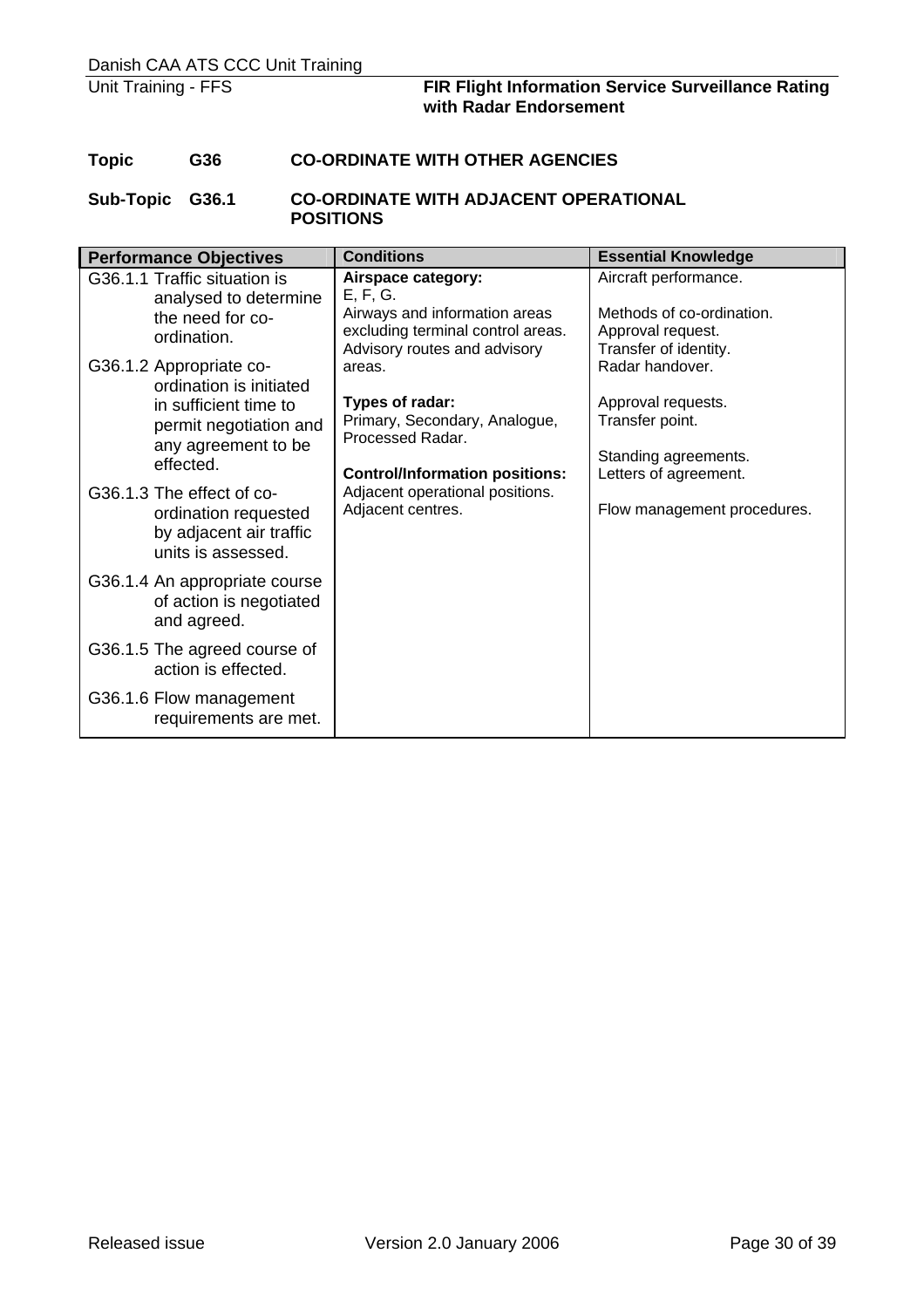## **Topic G36 CO-ORDINATE WITH OTHER AGENCIES**

## **Sub-Topic G36.2 CO-ORDINATE WITH ADJACENT AERODROMES**

| <b>Performance Objectives</b>                                                                                                                                                                    | <b>Conditions</b>                                                                                                                                                                                                                             | <b>Essential Knowledge</b>                                                                     |
|--------------------------------------------------------------------------------------------------------------------------------------------------------------------------------------------------|-----------------------------------------------------------------------------------------------------------------------------------------------------------------------------------------------------------------------------------------------|------------------------------------------------------------------------------------------------|
| G36.2.1 Co-ordination for<br>arriving aircraft is<br>initiated in sufficient<br>time to permit its<br>implementation.                                                                            | Airspace category:<br>E, F, G.<br>Airways and information areas<br>excluding terminal control areas.<br>Advisory routes and areas.                                                                                                            | Aircraft performance.<br>Methods of co-ordination.<br>Transfer of identity.<br>Radar handover. |
| G36.2.3 Departure clearances<br>are relayed to<br>expedite departures<br>whilst minimising<br>disruption to the en<br>route flow of traffic.<br>G36.2.4 Flow management<br>requirements are met. | Types of radar:<br>Primary, Secondary, Analogue,<br>Processed Radar.<br><b>Control techniques:</b><br>Radar Monitoring, Navigation<br>assistance, Speed suggestions.<br><b>Conditions:</b><br>Single and multiple arrivals and<br>departures. | Data on IFR/VFR traffic.<br>Departing aircraft<br>Flow management procedures.                  |

## **Topic G37 MANAGE DIVERSIONS AND HOLDING SITUATIONS**

#### **Sub-Topic G37.1 HANDLE DIVERSIONS**

| <b>Performance Objectives</b>                                 | <b>Conditions</b>                                                                      | <b>Essential Knowledge</b>                                      |
|---------------------------------------------------------------|----------------------------------------------------------------------------------------|-----------------------------------------------------------------|
| G37.1.1 Information necessary<br>to facilitate the            | Airspace category:<br>E, F, G.                                                         | Reasons for diversions.                                         |
| diversion is obtained.                                        | Airways and information areas<br>excluding terminal control areas.                     | Aerodrome actions.                                              |
| G37.1.2 Other relevant<br>agencies are informed               | Advisory routes and areas.                                                             | FFS actions.                                                    |
| of the diversion.                                             | Types of radar:<br>Primary, Secondary, Analogue,                                       | Background on weather minima.<br>Background on fuel management. |
| G37.1.3 Flight plan data is<br>amended.                       | Processed Radar.                                                                       |                                                                 |
| G37.1.4 Diversion messages<br>are issued when<br>appropriate. | <b>Types of diversion:</b><br>Pilot initiated.<br>ATS initiated.<br>Company initiated. |                                                                 |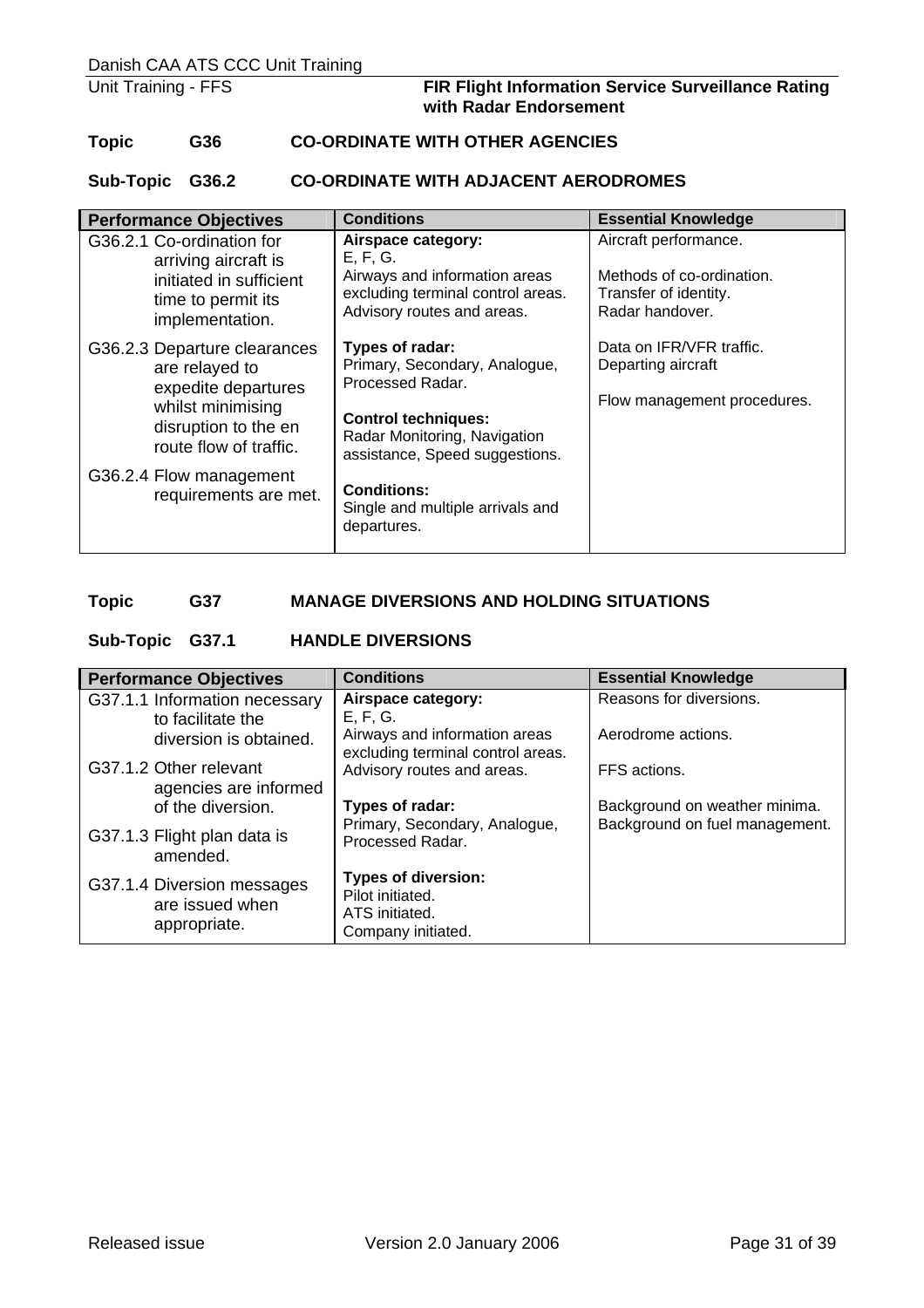## **Topic G37 MANAGE DIVERSIONS AND HOLDING SITUATIONS**

## **Sub-Topic G37.2 MANAGE HOLDING SITUATIONS**

| <b>Performance Objectives</b>                                                         | <b>Conditions</b>                                                  | <b>Essential Knowledge</b>                 |
|---------------------------------------------------------------------------------------|--------------------------------------------------------------------|--------------------------------------------|
| G37.2.1 Flight data is<br>assessed to determine                                       | Airspace category:<br>E, F, G.                                     | Reasons for holding.                       |
| the need for holding.                                                                 | Airways and information areas<br>excluding terminal control areas. | <b>ICAO Doc. 8168</b><br>Holding Criteria. |
| G37.2.2 Aircraft are informed<br>of the need to hold in                               | Advisory routes and areas.                                         | Onward clearance times.                    |
| sufficient time.                                                                      | Types of radar:                                                    |                                            |
| G37.2.3 Aircraft are advised of<br>the expected delay.                                | Primary, Secondary, Analogue,<br>Processed Radar.                  | Holding for weather improvement            |
| G37.2.4 Other relevant<br>agencies are informed<br>of the holding.                    | Holding:<br>For traffic, weather, airfield<br>closure.             |                                            |
| G37.2.5 Flight plan data is<br>amended.                                               |                                                                    |                                            |
| G37.2.6 Identity is re-<br>established when<br>aircraft leave the<br>holding pattern. |                                                                    |                                            |

#### **Topic G38 WORK AS A TEAM MEMBER ON THE FLIGHT INFORMATION RADAR SERVICE OPERATIONAL POSITION**

#### **Sub-Topic G38.1 ACCEPT RESPONSIBILITY FOR THE OPERATIONAL POSITION**

| <b>Performance Objectives</b>                                                                                                   | <b>Conditions</b>                                                   | <b>Essential Knowledge</b>                                                                                                  |
|---------------------------------------------------------------------------------------------------------------------------------|---------------------------------------------------------------------|-----------------------------------------------------------------------------------------------------------------------------|
| G38.1.1 Compliance with<br>licensing and medical<br>requirements is<br>confirmed.                                               | Initial arrival for duty period.<br>Return following fatigue break. | <b>Aeronautical Information</b><br><b>Circulars</b><br>Effects of drugs, medicines,<br>fatigue, stress, medical conditions. |
| G38.1.2 Pre task briefing is<br>carried out.                                                                                    |                                                                     | <b>Air Navigation Order</b><br>Licensing requirements.                                                                      |
| G38.1.3 The current and<br>projected traffic<br>situation is obtained<br>from the duty opr.                                     |                                                                     | Certification of competence.<br>Actions before taking over an<br>operational position.                                      |
| G38.1.4 Current and projected<br>workload is evaluated<br>to determine whether<br>the resources avail-<br>able are appropriate. |                                                                     |                                                                                                                             |
| G38.1.5 Action is taken to<br>ensure resources are<br>adequate for the task.                                                    |                                                                     |                                                                                                                             |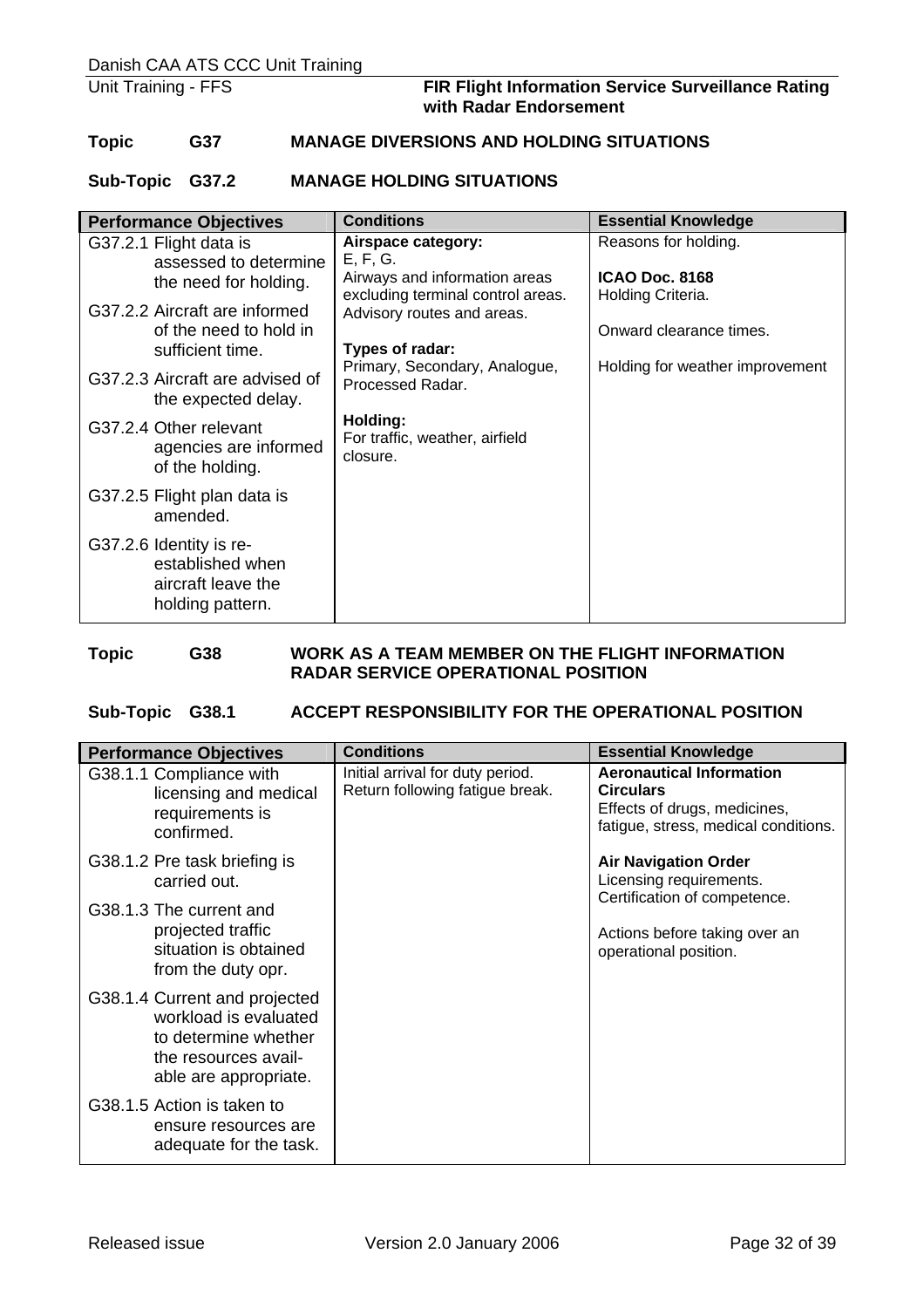## **Topic G38 WORK AS A TEAM MEMBER ON THE FLIGHT INFORMATION RADAR SERVICE OPERATIONAL POSITION**

#### **Sub-Topic G38.2 MONITOR PERFORMANCE WHILST RESPONSIBLE FOR THE OPERATIONAL POSITION**

| <b>Performance Objectives</b>                                                                                                    | <b>Conditions</b>                             | <b>Essential Knowledge</b>                                                                                                           |
|----------------------------------------------------------------------------------------------------------------------------------|-----------------------------------------------|--------------------------------------------------------------------------------------------------------------------------------------|
| G38.2.1 Assistance is called<br>for in sufficient time to<br>ensure personal<br>capabilities are not<br>exceeded.                | <b>Traffic flow:</b><br>Light, Medium, Heavy. | Scheme for regulation of the<br>working hours.<br><b>Underpinning knowledge</b><br>Indications of stress.<br>Indications of fatigue. |
| G38.2.2 Assistance provided to<br>other team members<br>is appropriate to the<br>circumstances.                                  |                                               | Workload sharing.                                                                                                                    |
| G38.2.3 Current and projected<br>workload is evaluated<br>to determine whether<br>the resources<br>available are<br>appropriate. |                                               |                                                                                                                                      |
| G38.2.4 Action is taken to<br>ensure resources are<br>adequate for the task.                                                     |                                               |                                                                                                                                      |
| G38.2.5 Rest/fatigue break<br>requirements are<br>complied with.                                                                 |                                               |                                                                                                                                      |
| G38.2.6 Concentration is<br>maintained at an<br>appropriate level for<br>the task.                                               |                                               |                                                                                                                                      |
| G38.2.7 Indications of reduced<br>or inadequate<br>performance are acted<br>upon in an appropriate<br>manner.                    |                                               |                                                                                                                                      |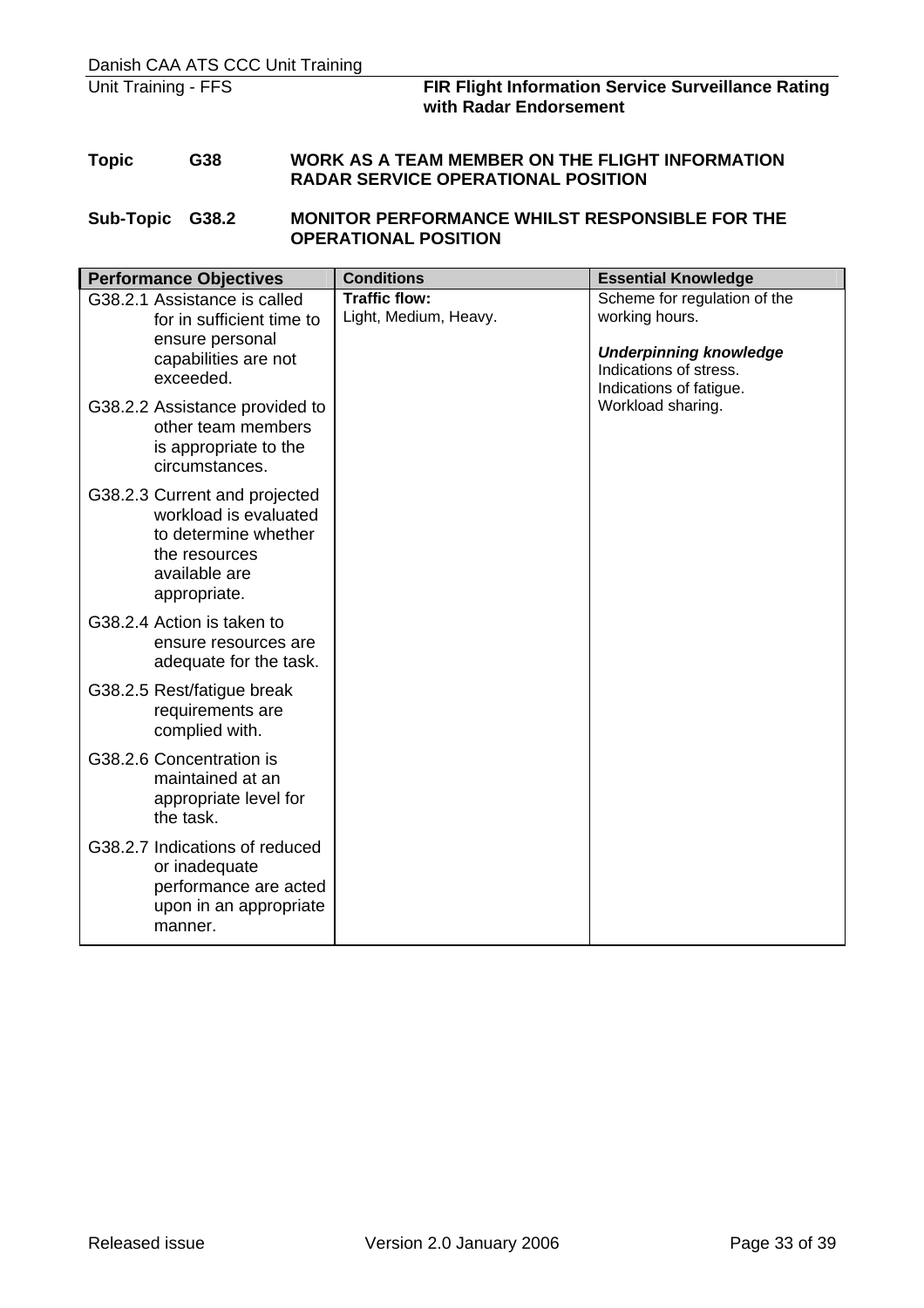#### **Topic G38 WORK AS A TEAM MEMBER ON THE FLIGHT INFORMATION RADAR SERVICE OPERATIONAL POSITION**

## **Sub-Topic G38.3 TRANSFER RESPONSIBILITY FOR THE OPERATIONAL POSITION**

| <b>Performance Objectives</b>                                                                                                    | <b>Conditions</b> | <b>Essential Knowledge</b>                                                                              |
|----------------------------------------------------------------------------------------------------------------------------------|-------------------|---------------------------------------------------------------------------------------------------------|
| G38.3.1 The current traffic<br>situation is clearly<br>communicated to the<br>relieving operator.                                | Running handover. | Scheme for regulation of the<br>working hours.<br>Actions when handing over an<br>operational position. |
| G38.3.2 The current and<br>projected operating<br>conditions are clearly<br>communicated to the<br>relieving operator.           |                   |                                                                                                         |
| G38.3.3 Current and projected<br>workload is evaluated<br>to determine whether<br>the resources<br>available are<br>appropriate. |                   |                                                                                                         |
| G38.3.4 Action is taken to<br>ensure resources are<br>adequate for the task.                                                     |                   |                                                                                                         |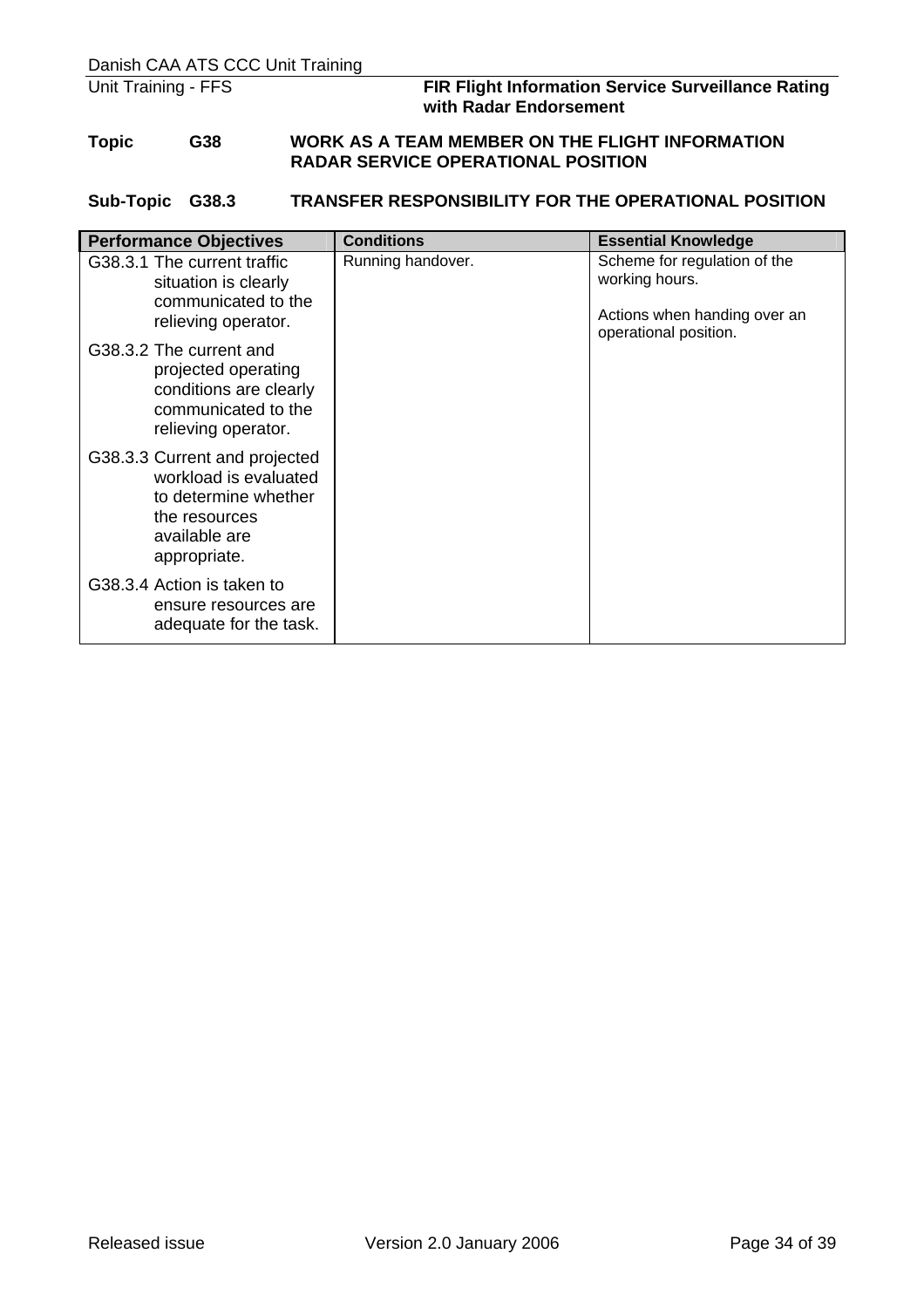#### **Topic H7 MANAGE DEVELOPED EMERGENCIES FROM THE RADAR EQUIPPED FLIGHT INFORMATION SERVICE UNIT**

#### **Sub-Topic H7.1 MANAGE RADIO FAILURES**

|        | <b>Performance Objectives</b>                                          | <b>Conditions</b>                                                          | <b>Essential Knowledge</b>                                                                                            |
|--------|------------------------------------------------------------------------|----------------------------------------------------------------------------|-----------------------------------------------------------------------------------------------------------------------|
| H7.1.1 | Aircraft radio failure is<br>recognised from<br>available information. | Types of failure:<br>Ground radio.<br>Partial and complete aircraft radio. | Pilot actions in the event of loss of<br>communications.<br>ATS procedures in the event of<br>loss of communications. |
|        | H7.1.2 Standard radio failure<br>procedures are<br>implemented.        | <b>Environment:</b><br>Radar.                                              | Reporting actions.<br>Availability of supplementary flight<br>plan information                                        |

#### **Topic H7 MANAGE DEVELOPED EMERGENCIES FROM THE RADAR EQUIPPED FLILGHT INFORMATION SERVICE UNIT**

#### **Sub-Topic H7.2 MANAGE SITUATIONS ARISING FROM UNLAWFUL INTERFERENCE**

| <b>Performance Objectives</b> | <b>Conditions</b>                 | <b>Essential Knowledge</b>           |
|-------------------------------|-----------------------------------|--------------------------------------|
| H7.2.1 The possibility of     | Aircraft overflying, intending to | Indications of unlawful              |
| unlawful interference         | land within area of jurisdiction. | interference.                        |
| is recognised from            |                                   | Laid down handling procedures,       |
| available information.        | <b>Environment:</b>               | National and International.          |
|                               | Radar.                            | Special communications               |
| H7.2.2 Standard procedures    |                                   | procedures.                          |
| are adhered to when           |                                   | Reporting action.                    |
| dealing with aircraft         |                                   |                                      |
| subject to unlawful           |                                   | Availability of supplementary flight |
| interference.                 |                                   | plan information.                    |
|                               |                                   |                                      |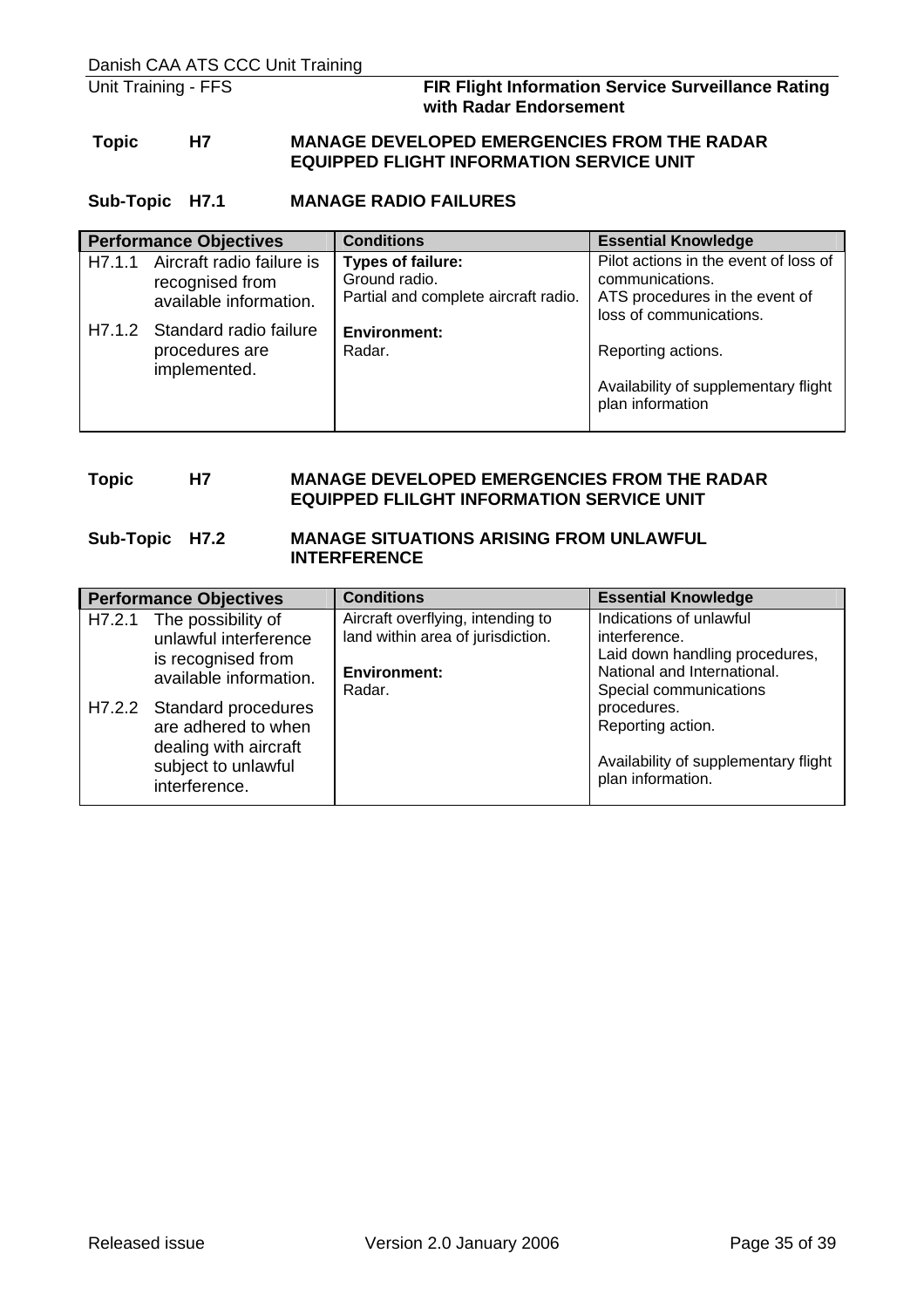#### **Topic H7 MANAGE DEVELOPED EMERGENCIES FROM THE RADAR EQUIPPED FLIGHT INFORMATION SERVICE UNIT**

#### **Sub-Topic H7.3 MANAGE AIRCRAFT EMERGENCIES**

| <b>Conditions</b>          | <b>Essential Knowledge</b>                                                       |
|----------------------------|----------------------------------------------------------------------------------|
| <b>Types of emergency:</b> | Aircraft performance and                                                         |
|                            | performance limitations.                                                         |
|                            |                                                                                  |
|                            | Recognising an emergency                                                         |
|                            | situation:                                                                       |
|                            | Handling aircraft emergencies;                                                   |
|                            | overdue aircraft, criteria and                                                   |
|                            | actions; phases of emergency.                                                    |
|                            | Reporting action.                                                                |
|                            |                                                                                  |
|                            | Availability of supplementary flight                                             |
|                            | plan information.                                                                |
|                            |                                                                                  |
|                            |                                                                                  |
|                            | Engine.<br>Airframe.<br>Fuel based.<br>Medical.<br><b>Environment:</b><br>Radar. |

## **Topic H7 MANAGE DEVELOPED EMERGENCIES FROM THE RADAR EQUIPPED FLIGHT INFORMATION SERVICE UNIT**

#### **Sub-Topic H7.4 PROVIDE ALERTING SERVICE**

|        | <b>Performance Objectives</b> | <b>Conditions</b>    | <b>Essential Knowledge</b>                                |
|--------|-------------------------------|----------------------|-----------------------------------------------------------|
| H7.4.1 | Available information         | Phases of emergency: | Recognising an emergency                                  |
|        | is evaluated to               | Uncertainty.         | situation:                                                |
|        | determine the phase           | Alert.               | Handling aircraft emergencies;                            |
|        | of emergency existing.        | Distress.            | overdue aircraft, criteria and                            |
|        |                               |                      | actions; phases of emergency.                             |
|        | H7.4.2 Actions follow laid    | <b>Environment:</b>  |                                                           |
|        | down procedures               | Radar.               | Reporting action.                                         |
|        | appropriate to the            |                      |                                                           |
|        | phase of the                  |                      | Availability of supplementary flight<br>plan information. |
|        | emergency.                    |                      |                                                           |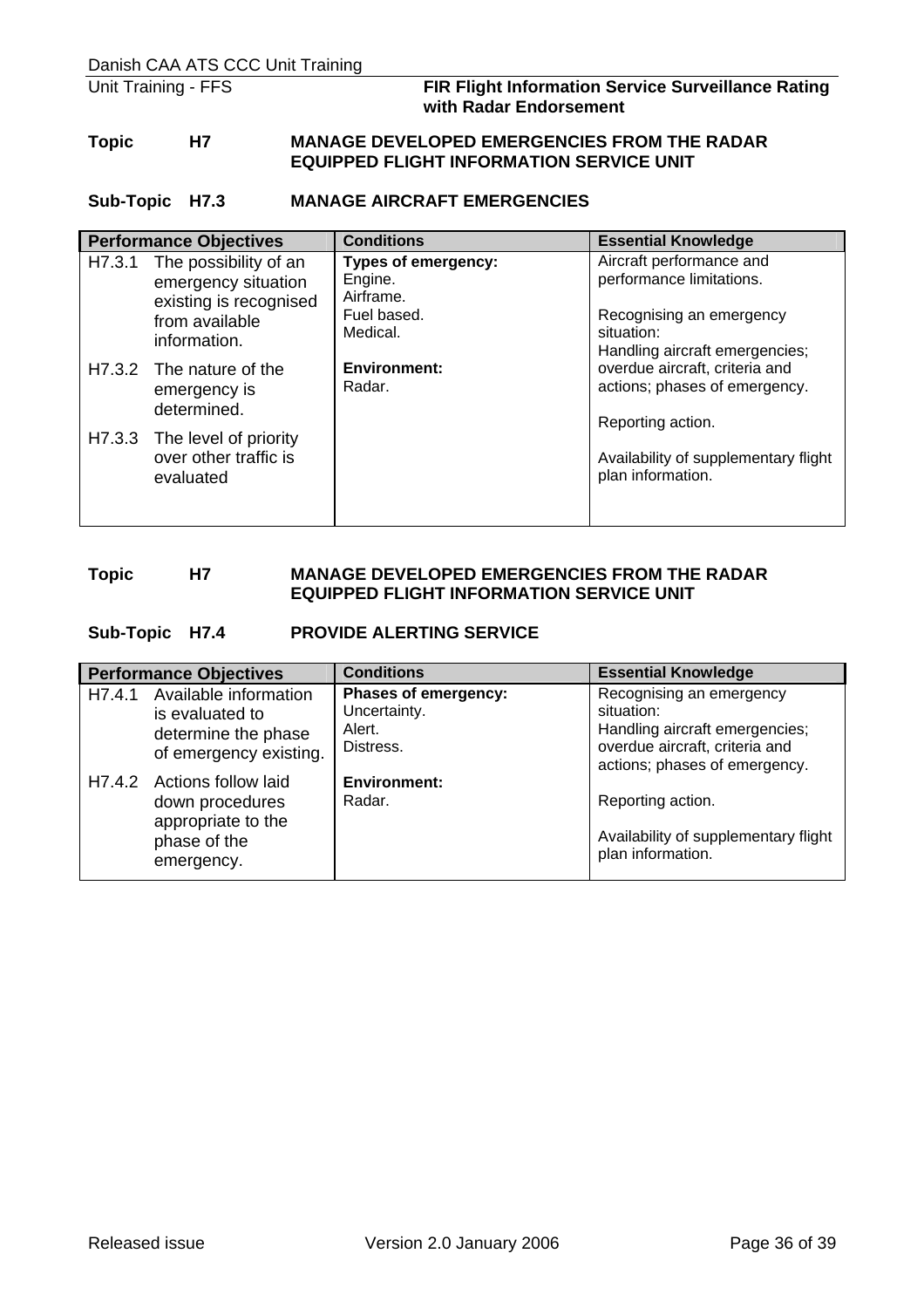#### **Topic H7 MANAGE DEVELOPED EMERGENCIES FROM THE RADAR EQUIPPED FLIGHT INFORMATION SERVICE UNIT**

## **Sub-Topic H7.5 RECOVER FROM A RADAR FAILURE**

|        | <b>Performance Objectives</b>                                                       | <b>Conditions</b>                                                                                            | <b>Essential Knowledge</b>                                                                                   |
|--------|-------------------------------------------------------------------------------------|--------------------------------------------------------------------------------------------------------------|--------------------------------------------------------------------------------------------------------------|
| H7.5.1 | Aircraft are informed<br>of the failure.                                            | Airspace category:<br>E, F, G.                                                                               | Altimetry, Heights, Altitudes and<br>Flight Levels.                                                          |
|        | H7.5.2 Flight data is<br>assessed for actual<br>and potential traffic<br>conflicts. | Airways and information areas<br>excluding terminal control areas.<br>Advisory routes and advisory<br>areas. | Effects of weather on flight<br>operations.<br>Use and limitations of navigation<br>and communications aids. |
| H7.5.4 | Immediate action is<br>taken to achieve the<br>goal of the<br>contingency plan      | <b>Operating environment</b><br><b>Total radar</b><br><b>Types of flight:</b>                                | Wake turbulence.<br>Aircraft performance.<br>Actions when radar service is<br>restored.<br>Reporting action. |
| H7.5.5 | Appropriate traffic<br>information is passed<br>without delay.                      | Aircraft en route, joining, crossing<br>and leaving controlled or advisory<br>airspace.<br><b>IFR/VFR</b>    | Contingency plan                                                                                             |
| H7.5.7 | Appropriate traffic flow<br>restrictions are<br>applied.                            |                                                                                                              |                                                                                                              |
| H7.5.8 | Aircraft are identified<br>on resumption of radar<br>service.                       |                                                                                                              |                                                                                                              |
| H7.5.9 | Aircraft are informed<br>of the resumption of<br>radar service.                     |                                                                                                              |                                                                                                              |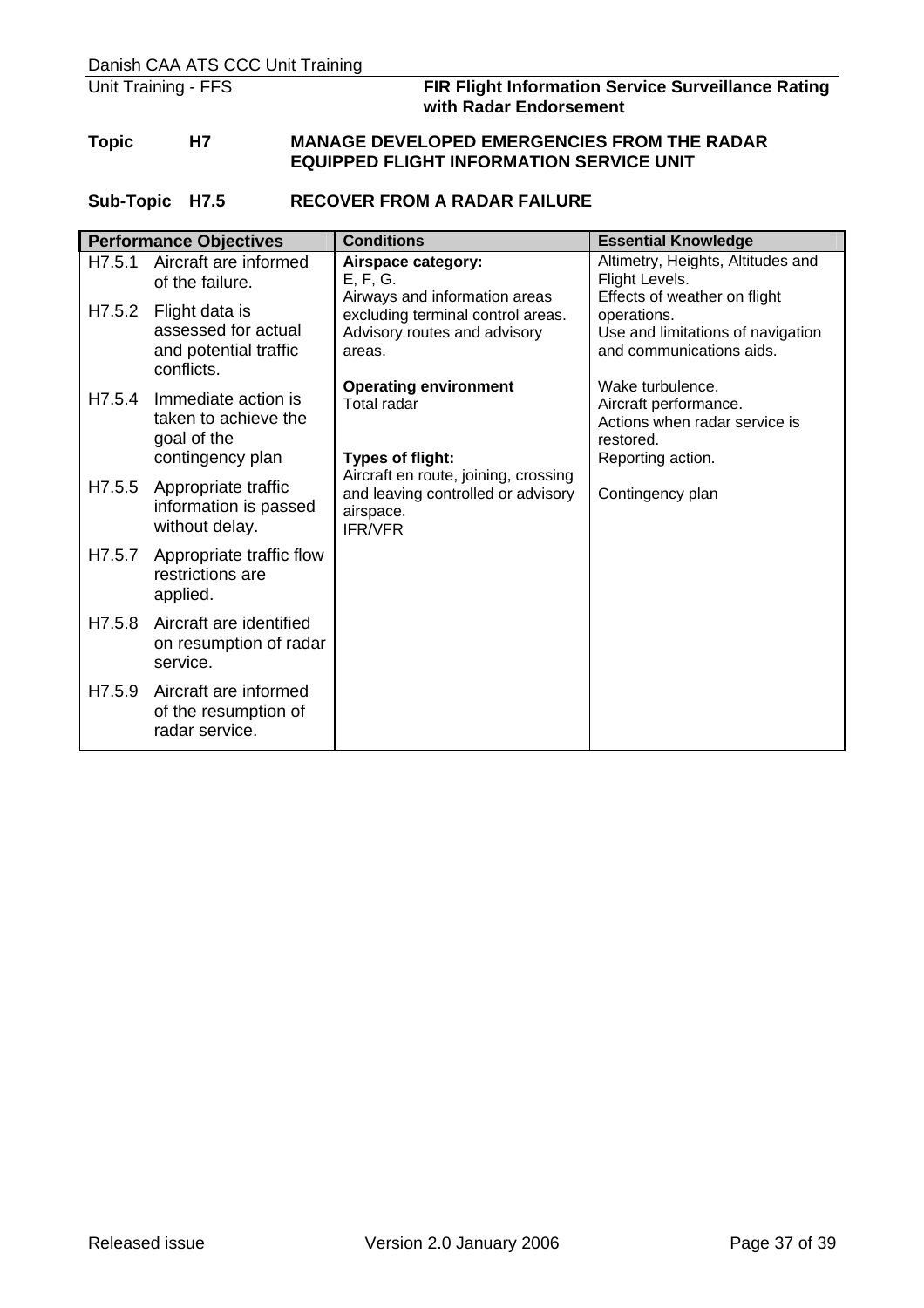#### **Topic H8 MANAGE DOMESTIC CONTINGENCIES IN A FLIGHT INFORMATION SERVICE ROOM**

#### **Sub-Topic H8.1 SAFELY EVACUATE THE FLIGHT INFORMATION ROOM**

|                    | <b>Performance Objectives</b>                                                                                            | <b>Conditions</b>                                         | <b>Essential Knowledge</b>                                                   |
|--------------------|--------------------------------------------------------------------------------------------------------------------------|-----------------------------------------------------------|------------------------------------------------------------------------------|
| H <sub>8.1.1</sub> | Available information<br>is evaluated to<br>determine the need to<br>evacuate the flight<br>information service<br>room. | <b>Reasons for evacuation:</b><br>Fire and Bomb Warnings. | <b>Local procedures</b><br>Evacuation of flight information<br>service room. |
|                    | H8.1.2 Traffic is disposed of<br>in accordance with<br>laid down procedures.                                             |                                                           |                                                                              |
| H8.1.3             | Evacuation is<br>conducted in<br>accordance with laid<br>down procedures.                                                |                                                           |                                                                              |